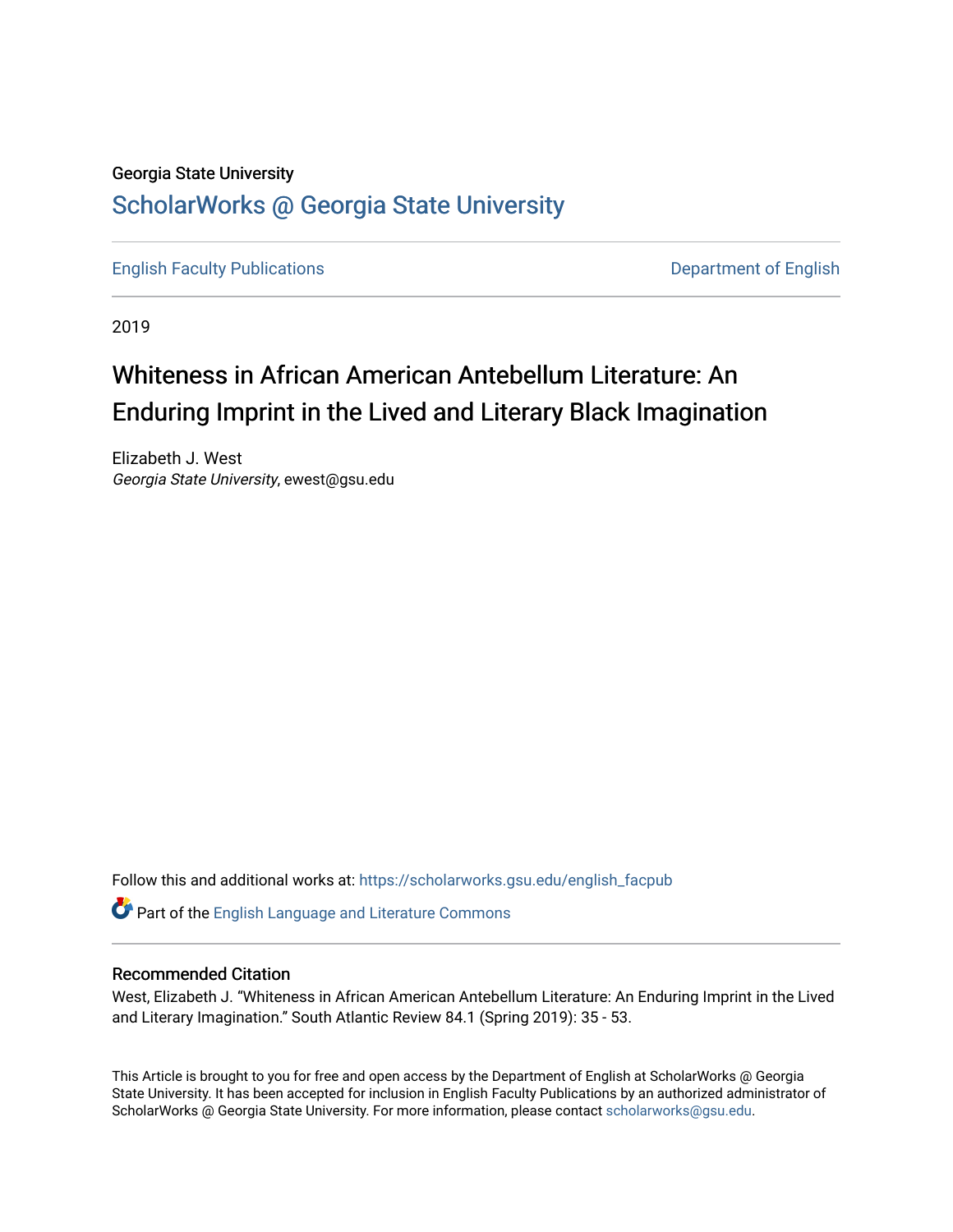# Whiteness in African American Antebellum Literature: An Enduring Imprint in the Lived and Literary Black Imagination

#### *Elizabeth J. West*

In the aftermath of the 2013 court verdict that cleared George<br>IZimmerman of murder charges for shooting unarmed black teen-In the aftermath of the 2013 court verdict that cleared George ager Trayvon Martin, many news agencies printed a photo that was profound in the history that the image captured. Taken at a protest in Atlanta, the photo shows a young black girl, identified as 3-year-old Jediah Jones, holding a sign as her mother, Keiota Jones, stands behind her, bracing her with arms on the young girl's shoulder. The young girl's sign displays a three-word text written in marker in large, but simple print: "YOU LOOK Suspicious!!" (Feeney). While many who viewed this photo may have been unmoved by the child's frightened and confounded expression, I found the image deeply disturbing for the historical rawness and honesty that resonated in the combination of the signage and the face of the little girl. Her three-word text challenges centuries old discourses that have marked black as symbolic of evil and criminal, and white contrastingly as good and lawful. With sign in hand, her piercing gaze projects the fear and uncertainty that have grown out of a black historical suspicion of whiteness.

I have downloaded this image onto my computer, and I frequently return to this face that takes me back to the voices and faces in texts that I have taught for numerous semesters. In the eyes of this young girl, I am reminded of the fearful look that, centuries ago, the 6 or 7-year-old Phillis Wheatley must have cast on those adult white men examining her to determine the price she might bring on the auction block. The 2013 photo of the little black girl at a protest in Atlanta and the eighteenth-century century gaze of the young African, Phillis Wheatley, are ages apart, but the juxtaposed images remind us that black experiences with whiteness continue to be interpreted through a self-reflective lens of whiteness. We operate in a society that despite the skepticisms of the modernist age, often retreats to pre-modern no-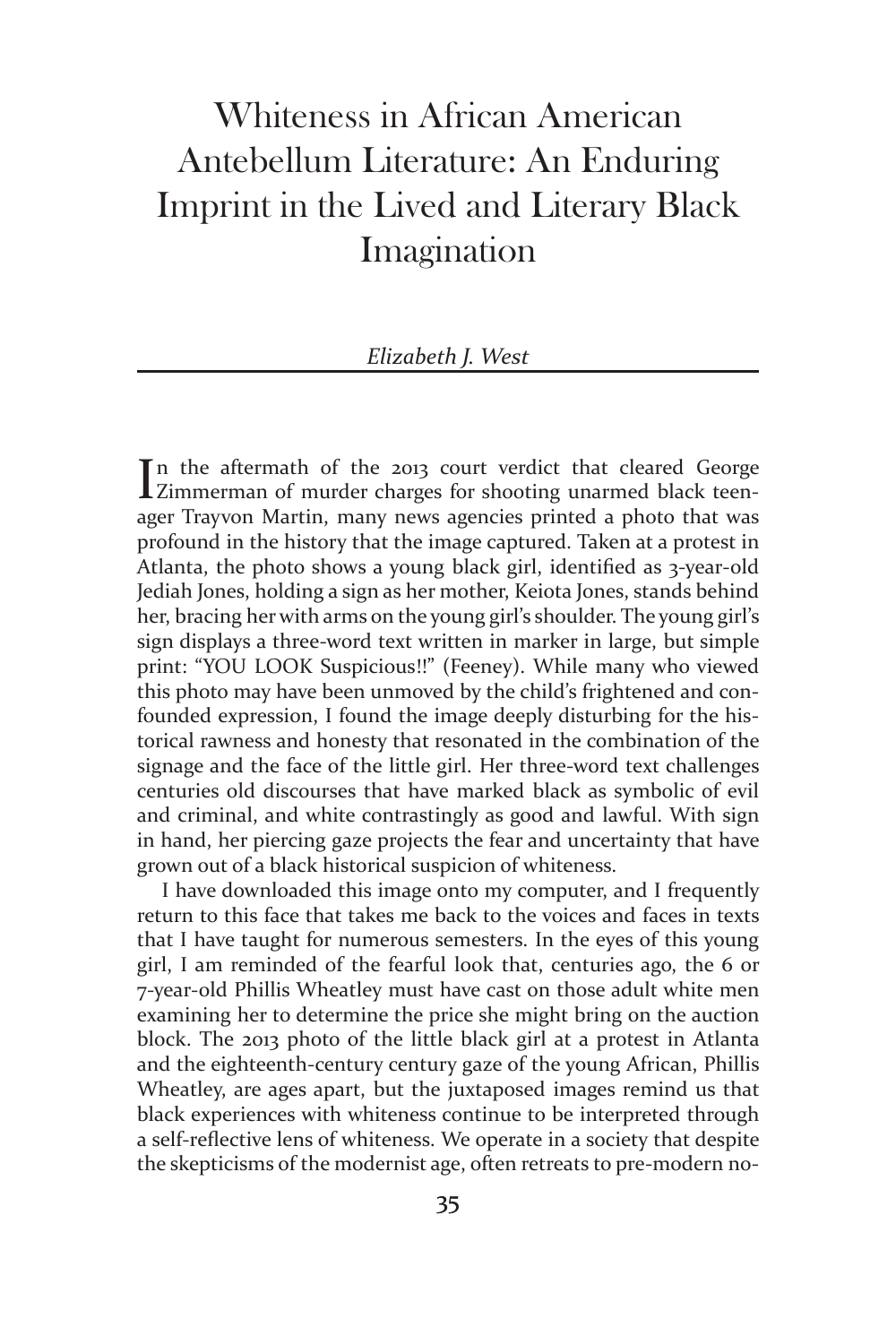tions of objective, singular, authoritative History or Truth. This is often the case in discourses of race—in and outside the academy. The history of slavery and Jim Crow in America continue to be contentiously debated, but if the sheer number of publicly displayed commemorations of the Southern secessionist movement is an indicator, the narrative from this perspective remains a dominating one. Contrastingly, one might argue that the glaring paucity of public memorials honoring African Americans reflects the subjugation of their experiences and perspectives. This subjugated perspective, or gaze, continues to play out in significant ways.

In her seminal 1990 publication, *Playing in the Dark*, Toni Morrison asked readers to consider how blackness has been perceived and constructed in the works of white American authors as a means to define and validate whiteness. Morrison underscores the primacy of a black presence in the New World and New World Literature to give life, meaning, and authority to whiteness. She argues that, "the contemplation of this black presence is central to any understanding of our national literature and should not be permitted to hover at the margins of the literary imagination" (5). *Playing in the Dark* spawned much critical discussion on the white gaze and constructs of race that emerge out of this positionality, but its import also rests in how Morrison's ideas about the white racialized gaze invite critiques of the dynamic exchange of gazes directed through the prism of race. In bell hooks's 1992 critical collection, *Black Looks: Race and Representation,* we find a work that expands on the critical line of inquiry that Morrison invites two years earlier in *Playing in the Dark*. In hooks's work we are asked to consider the contrasting positionality—that is, the black gaze and how it informs constructs of whiteness in black-authored texts. In the essay entitled "Representations of Whiteness in the Black Imagination," hooks expresses the importance of this critical inquiry, for through such study we begin to acknowledge that whiteness does not exist simply as whites imagine and construct it. Despite Anglocentric constructions of whiteness as equivalence of good, hooks argues that from the perspective of their own history and experience, blacks see and represent whiteness as a terrorizing presence (167). Similarly, in *The Scary Mason-Dixon Line: African American Writers and the South* (2009), Trudier Harris underscores the prevailing association of whiteness with terror in the black imagination. Harris offers an examination of the South and Southern whiteness in African American fiction, and she posits that the legacy of slavery and white tyranny has so pervaded the black psyche that to date "Whether it is to celebrate the triumph of black Southern heritage over repression or to castigate the South for its horrible treatment of black folks, African American writers cannot escape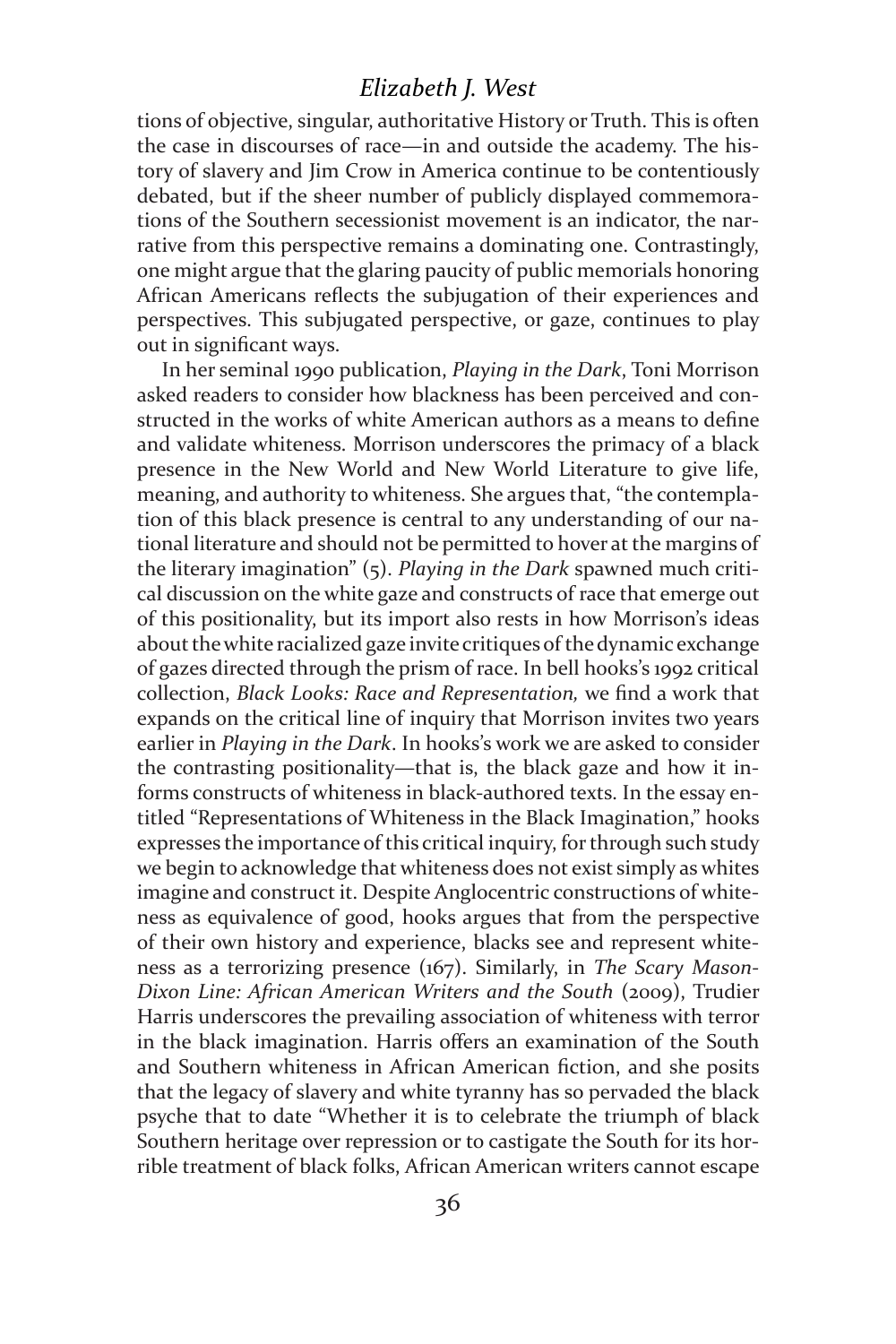the call of the South upon them" (2). She argues further that, "Not one of them considers himself or herself truly an African American writer without having confronted the South in some way" (2).

 With respect to their emphasis on white terrorism in American slavery, Harris and hooks have been preceded by earlier scholars.<sup>1</sup> In his groundbreaking history of American slavery, John Hope Franklin notes that by the end of the colonial period, the slave colonies had become "armed camp[s] in which masters figuratively kept their guns cocked and trained on the slaves" (74). The Civil War's end did not eliminate the legacy of sustained violence against blacks that had come to define their encounters with whites. It is a legacy that to the present informs black art as well as black culture, serving as blueprint for black literary engagement with matters of race. Trudier Harris offers a cogent overview of how this history has shaped black writing: "African American writers have documented the fear of the South in terms of how the landscape can be used against black people. But of course it is people who are manipulating the landscape, so the major tales of fear have to do with white human beings" (12). Harris explores this theme through an insightful analysis of works by such well-known writers as James Baldwin, Ernest Gaines, Octavia Butler, Yusef Komunyakaa, Sherley Anne Williams, Randall Kenan and Raymond Andrews. For both hooks and Harris, the focus is the matter of whiteness and the South as symbolic of terror and violence in the works of twentieth-century black writers. A look at early African American Literature, however, can teach us much about the evolution of the black gaze as it critiques whiteness. In particular, by turning our attention to earlier works we might better understand the foundation for the modern black gaze examined in the works of hooks and Harris. In addition, perhaps, we might also understand the gaze and the text of the young black girl in the 2013 photograph as a continuum of centuries-old, black-conceived associations of whiteness with terror.

Harris and hooks recount a black gaze rooted in a history of black alienation, disenfranchisement, and abuse at the hands of a white ruling class. Harris suggests that the preoccupation of modern black writers with the South represents, in part, a feeling that with respect to its racial history, there is unfinished business in the South. In part, seeking resolution and restitution, black writers revisit the South as a kind of ground zero of historical white terrorism. Again, missing in these contemporary critical contemplations of whiteness and the South is analysis of how this unfinished business, or unfulfilled recompense, addressed in modern black writings is presaged a century earlier in black-authored narratives of the nineteenth century. Mid-nineteenthcentury texts such as William Wells Brown's *Clotel*, Frederick Douglass's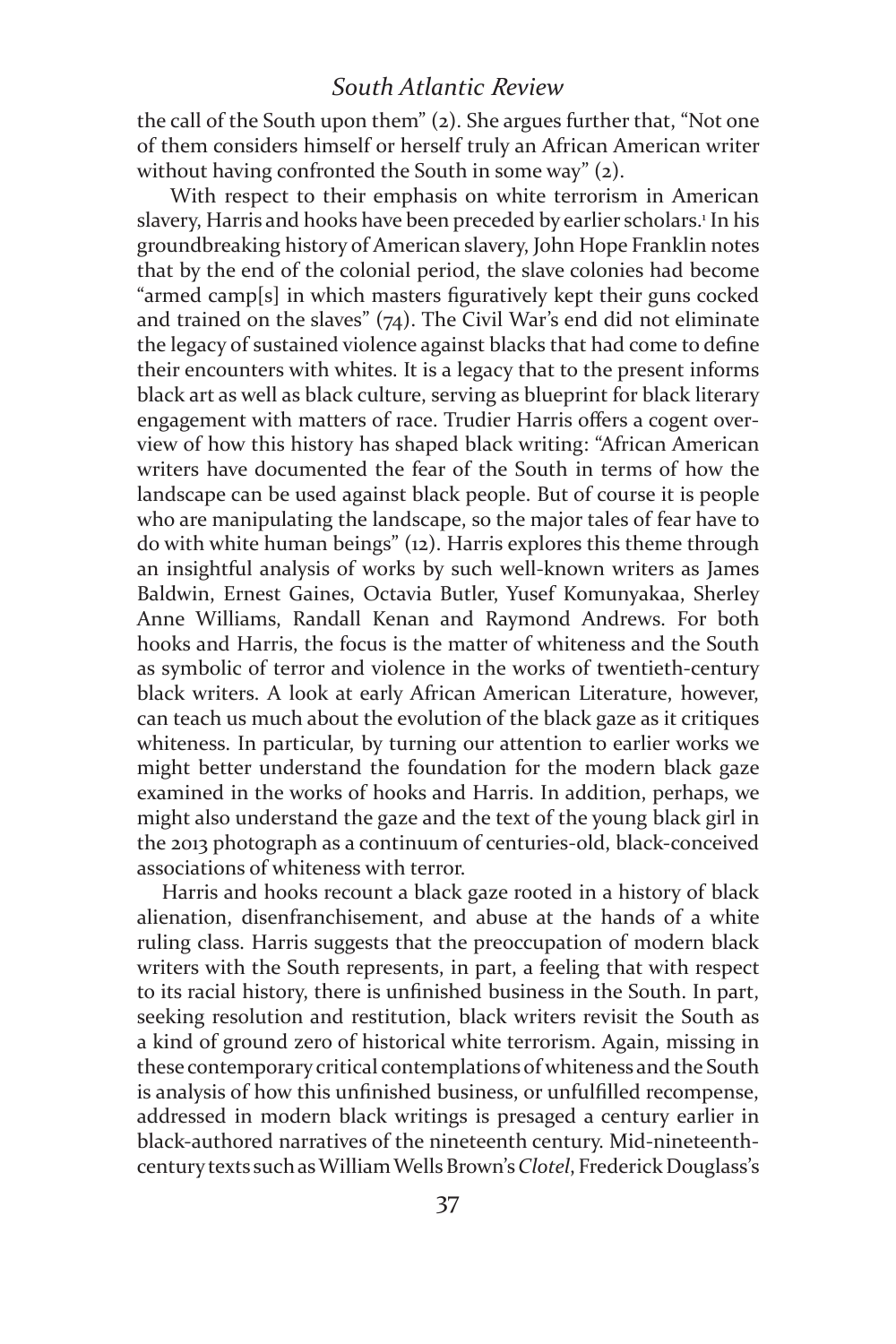*Narrative of the Life of Frederick Douglass*, Harriet Jacobs's *Incidents*, Frank Webb's *The Garies*, and Harriet E. Wilson's *Our Nig* underscore the depths of terror and violence that are commonplace in the lives of slaves and free blacks as well. In later postbellum texts by black writers such as Pauline Hopkins, Frances Harper, and Sutton Griggs, for example, the South and its white inhabitants continue to evoke terror. Even in Charles Chesnutt's late nineteenth-century *Conjure Woman*, a collection of tales that white readers generally found light- hearted and amusing, we find a continuation of slavery's early violent imprint in the African American literary imagination. Collectively, these works invite a comprehensive study of nineteenth-century black narrative reflections on the terror of whiteness; however, in this essay I focus on two antebellum works, Webb's *The Garies*, and Wilson's *Our Nig*. As fictional works focusing on the nineteenth-century North, these novels allow for analysis that specifically connects to Harris's focus on the seeming necessity of black authors, even those born outside the South, to confront the South as epicenter of white terrorism.

At its birth, African American literature is informed by the legacy and imprint of slavery, an experience out of which those blacks enslaved, those escaped, and even those never enslaved find in slavery and the South the overriding image of whiteness as synonymous with terror. It is a terror that manifests into numerous forms: physical violence, sexual violence, destruction of families, destruction of communities, destruction of self-esteem and self-love. Although antebellum nineteenth-century America was an era filled with abolitionist activism, it represented a continuation of a prevailing white discourse that maintained the innate superiority of whites and the presumed submissiveness and inferiority of blacks. In particular, pro-slavery advocates regularly represented slavery as a natural condition for blacks; they would argue that blacks were innately deficient in human intellect and human feeling. They often espoused the benefit of slavery for this group who had no capacity for citizenship or autonomy. These assertions would be espoused with little if any acknowledgement of counterarguments posited by blacks, especially discourse predicated on counter critique. At the heart of this racist and ethnocentric doctrine was the presumption that blacks could not speak back, and that they lacked the capacity to gaze or see whiteness. Thus, whites presumed that blacks clearly saw whiteness as whites represented or constructed it. By dismissing blacks as subhuman and then further arguing that they lacked the capacity for human introspection and analysis, America could construct a glorious history of itself despite its criminal and violent legacy of slaving.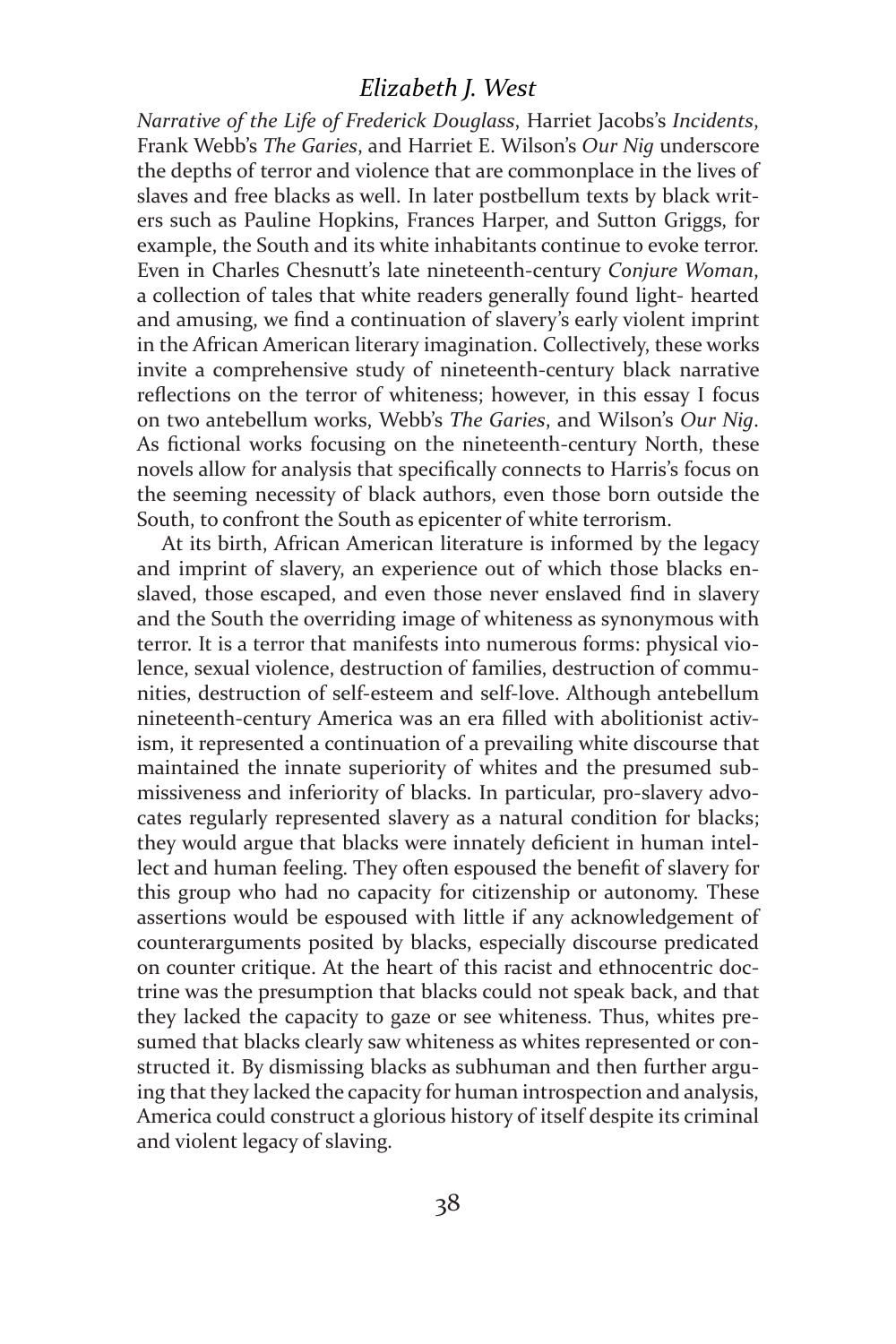The history of the trans-Atlantic slave world has been one dominated by Western white discourses of race. On both sides of the Atlantic whites wrote about slavery and race through an ethnocentric lens that they deemed the authoritative account. In the hundreds of years that included the transatlantic delivery of Africans into slavery in the new world, leading white thinkers and statesmen explained away this human violation with speculations regarding the African's humanity. Western Enlightenment philosophy issued a discourse on human excellence that allowed for dismissal of Africans and non-westerners as "primitives." Enlightenment thinkers envisioned man as a progressive being—moving along a path to human perfection or excellence, fueled by his intellect and his powers of reasoning. This was a vision tied to a Eurocentric epistemological worldview—a view that saw letter learning as the consummate manifestation of knowledge and intelligence. This view effectively marginalized or dismissed population groups rooted in oral traditions—in general, that would include Africans. Drawing from Enlightenment epistemology, pro-slavery advocates found additional argumentative support for their assertion that blacks were particularly suited for slavery. While the publication of creative and political writings by blacks clearly compromised Anglo racist assertions of black inferiority, this seeming counter proof did not deter this line of rhetoric. When having to explain the likes of a Phillis Wheatley, for example, Thomas Jefferson refused to acknowledge Wheatley's genius; instead, he simply assessed her poetry as inferior appeals to the senses, appeals that showed no evidence of originating from intellect ("Query 14" 140).

This denial of black humanity and intellect planted in early America not only served white presumptions of racial superiority but also fueled a concomitant assertion about the black gaze. Out of the plantation social order that closely regulated encounters between master and slave, whites concluded that blacks had no critical capacity to see or judge whites—that blacks could only understand or read whiteness as they were instructed. In the event of highly public and inflamed black-voiced discourses to the contrary, white backlash was usually immediate. David Walker and his *Appeal* (1829) are a striking example of this dynamic. With his defiant call for slave uprising and his direct challenge to Jefferson and his racist conclusions about black humanity, Walker infuriated Southerners. Especially alarmed by Walker's rhetoric were "slaveholders, particularly the powerful plantation owners and their political allies" (Turner 13). The import of his words was so alarming that "racists called for Walker's life. A group of wealthy planters offered a ten-thousand-dollar reward for him—dead or alive" (14). Within a year of the *Appeal*, Walker was found dead likely assassinated (17). Walker's publication and his death, which was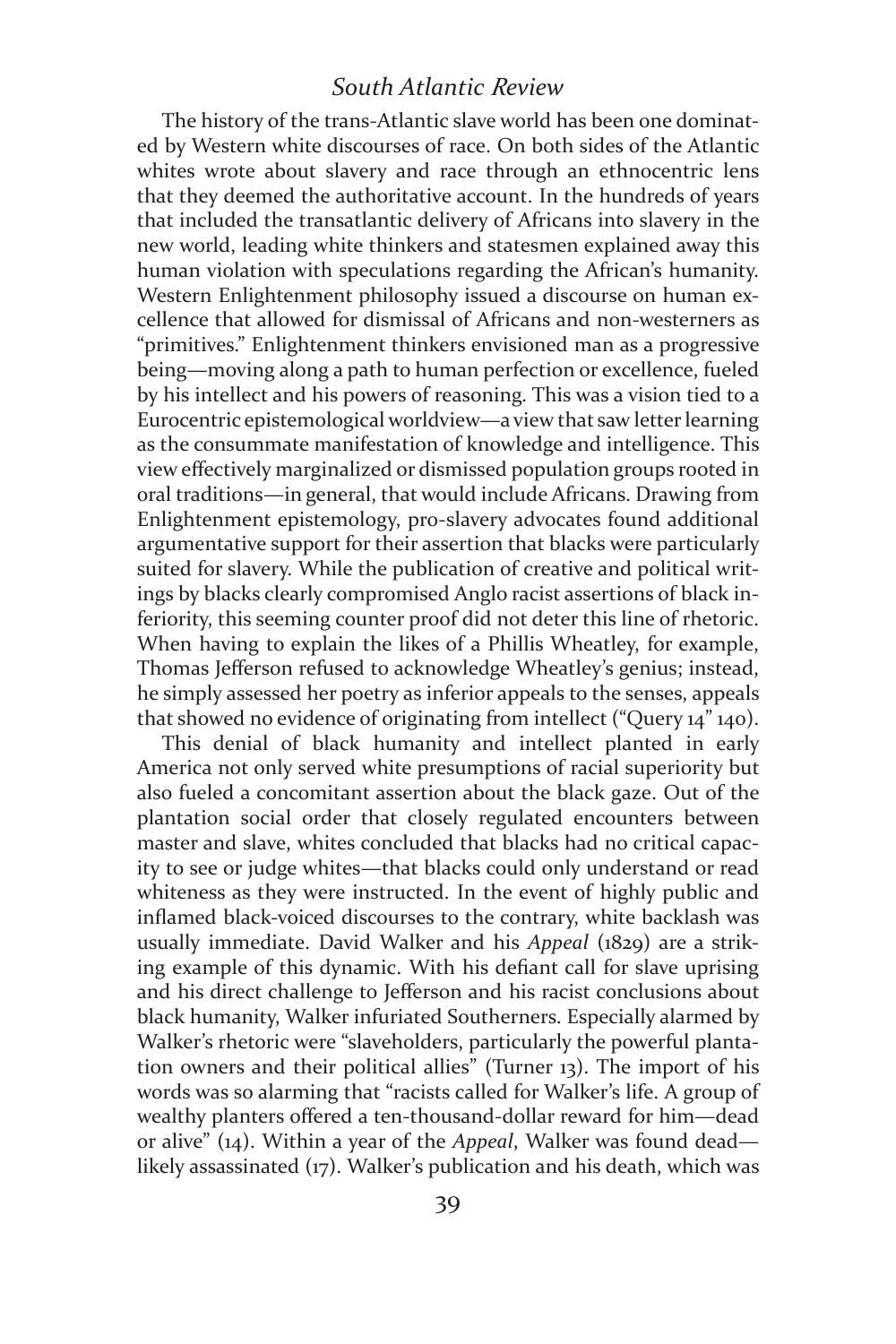believed the consequence of his public challenge to white authority, underscores the looming threat to blacks who dared read whiteness as evil, and then further dared to promote black resistance. In slavery, the black gaze was rendered nonexistent and "white supremacist terror and dehumanization during slavery centered around white control of the black gaze" (hooks 168). Slaves were subjected to violent, sometimes fatally violent repercussions for looking their masters or other whites in the eyes: "blacks learned to appear before whites as though they were zombies . . . To look directly was an assertion of subjectivity" (hooks 168).

To look into the eyes of the other is an act that presupposes equality, and slavery in the United States was justified in large part on the presumed inferiority of the slave. The power dynamic that subordinated blacks was fortified by the requirement that slaves cast a downward gaze. In general, then, slaves avoided direct eye contact with whites, and this outward diversion of the gaze left whites confident in their construction of white superiority. More importantly, the slave's compliance to this rule of racial engagement fueled a general belief among whites that blacks were incapable of seeing and critiquing them. Constructs of whiteness as symbolic of or synonymous with freedom, democracy, superior intellect, and superior civilization, dominated American literature and political discourse with whites unable or unwilling to consider that in the black imagination, whiteness epitomized quite the opposite. Though slaves cast their eyes downward, they saw whiteness just the same, and the dominant vision of whiteness shared by slaves was that of terror.

The threatening view of whiteness imprinted in the minds of slaves found its way into the psyche of early black writers and thus into their works. One of the earliest examples of this transformation of the real to the written is the poetry of Phillis Wheatley. Preceding the earliest publications of black fiction by more than half a century, Phillis Wheatley's eighteenth-century poems anticipate the writings of her black literary successors.2 As author, Wheatley exemplifies the masked gaze and the pretense of invisibility that underscored slave survival. As poet, Wheatley is visible, but as black and slave her poetic gaze must not be cast outward and upward toward the eyes of her white readers. She must not suggest to her white readers that she sees whiteness as other than good. Were she to posit an open and contrary representation of whites, Wheatley would have been risking the wrath of her masters as well as her white readers.

On the one hand, as artist, Wheatley is constrained by the real threat to a slave who would voice public scrutiny of whites. On the other hand, she is driven by the compelling impulse of the poet wishing to tell of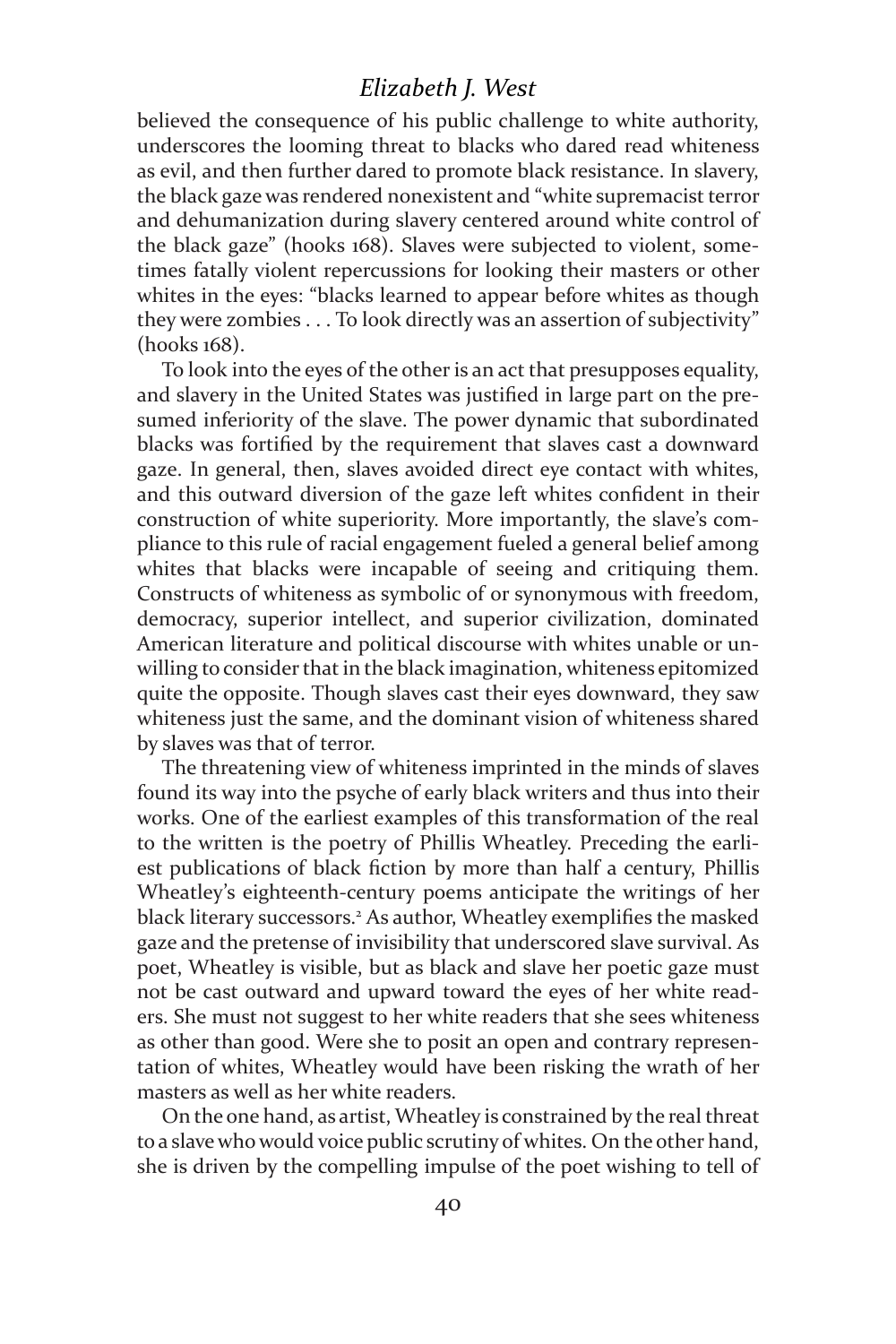accounts and impressions as she has experienced them. Wheatley masters this challenge just as slaves on the plantation who master the art of seeming to not see while, in fact, seeing with a highly discerning eye. She appears to cast the downward slave gaze, and her words seem to echo constructs of whiteness originating in Eurocentric discourse. However, just as the slave who speaking to her master avoids meeting her master's eyes but sees him quite clearly nonetheless, Wheatley, as poet, avoids direct confrontation with her white audience. Given the absence of overt criticism of whites in her poetry, Wheatley emerged into the twentieth century scorned by many scholars who read her work as submissive and self-denigrating.3 While in the past Wheatley's work was criticized as mere imitation of Eurocentric art form and reiteration of white supremacist thinking, Susan Lippert Martin reminds us that, "critics now view Wheatley's work with a more discerning eye" (157). Scholars are revisiting Wheatley's poetry and acknowledging the subversive nature of her work, and the worldview beyond the West that influences her thinking.<sup>4</sup>

Criticism of Wheatley often points to one of her most anthologized poems, "On Being Brought from Africa to America." In this poem, whose title seems to make light of the Middle Passage, Wheatley subversively challenges white biblical exegesis and interjects a quiet affirmation of African humanity. Wheatley begins the poem echoing popularized white discourses on Africa and Africans, referring to her native continent as a "pagan land" and her pre-converted self as a "benighted soul" (1-2). Were the poem to end here, Wheatley's detractors would have a more convincing case. It does not, however, and what follows is Wheatley's own critique of white Christian hypocrisy as well as a challenge to the white racialized reading of the Cain and Abel story. Wheatley does not name whites specifically, but she is clearly speaking of whites when she says with a tone of incrimination, "Some view our sable race with scornful eye" (5). With her use of the pronoun, "our," Wheatley includes herself in that group of Africans/blacks who are castigated by "some"/whites. While the first four lines of the poem echo commonly espoused white depictions of Africa, with the shift in line five Wheatley undermines these racist portraits. She rejects the assertion that black skin represents a shortfall or failing and suggests that this view is just that, a view by "some." In the closing lines of the poem, specifically with her reference to the biblical figure, Cain, Wheatley challenges white presumptions of authority that anchor these conclusions. White pro-slavery advocates regularly recited the story of Cain and Abel to validate black slavery: they maintained that the curse of Cain, who they deemed the ancestor of blacks, forever defined the plight of blacks. As the descendants of Cain, blacks were presumed a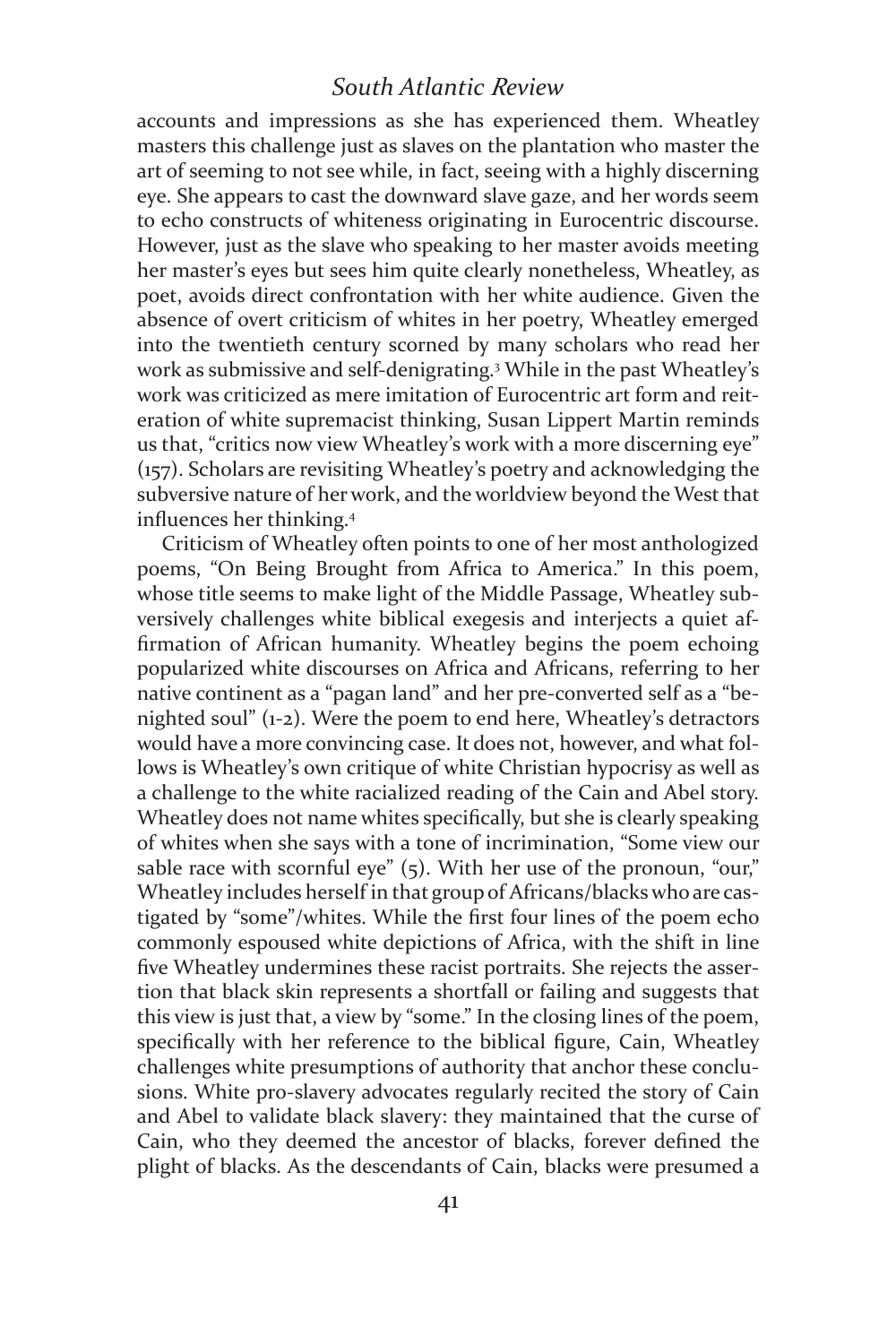cursed people, for God had cursed Cain for slaying his brother, Abel. Absent from this convenient appropriation of the story, however, is acknowledgement of the story in its entirety. In the Genesis account of Cain and Abel, God, though initially enraged by Cain's act, later forgives him and then promises Cain his protection. The complete story thus reveals the import of Wheatley's closing lines, for here she makes clear that she has read the text and knows that Cain was redeemed and restored to God's graces: "Remember, Christians, Negros, black as Cain, / May be refin'd, and join th' angelic train" (7-8). If blacks are the descendants of Cain, then clearly rather than being a cursed race, they are the inheritors of a divine promise.

A teenager and a slave with first hand knowledge of the Middle Passage, Wheatley composes "On Being Brought from Africa to America" fully aware of the power of whites and the terror and violence that they can and do inflict upon blacks. She is acutely aware of the limited license available to her to speak openly about the ills of slavery or those who had enslaved her. Again, slaves lived with the constant threat of violence and death should they dare challenge their masters. Wheatley's poetry shows a slave well aware of the master's ultimate power, but one who cleverly gazes at whiteness and subversively reveals its terrifying underbelly. An example of this subtle but clear gaze at whiteness is found in Wheatley's poem, "On Imagination." In this reflection on the origin or nature of artistic creativity, Wheatley describes a quest for poetic excellence that is stifled by an imposing force—and that force is whiteness. As with her more well-known poem, "To Maecenas," Wheatley invokes the muses for creative inspiration. "On Imagination" identifies imagination as the specific gift that the poet desires from the muses. The boundlessness of imagination promises boundless creative possibility to the poet granted its power:

> *Imagination!* who can sing thy force? Or who describe the swiftness of thy course? Soaring though air to find the bright abode, Th' empyreal palace of the thund'ring God, We on thy pinions can surpass the wind, And leave the rolling universe behind; (13-18)

Despite this plea to the muses and the recognition of imagination's power, the poet is left hopeless in her pursuit. The warm, bright light of imagination is interrupted by the deadening cold of winter:

> But I reluctant leave the pleasing views, Which *Fancy* dresses to delight the Muse;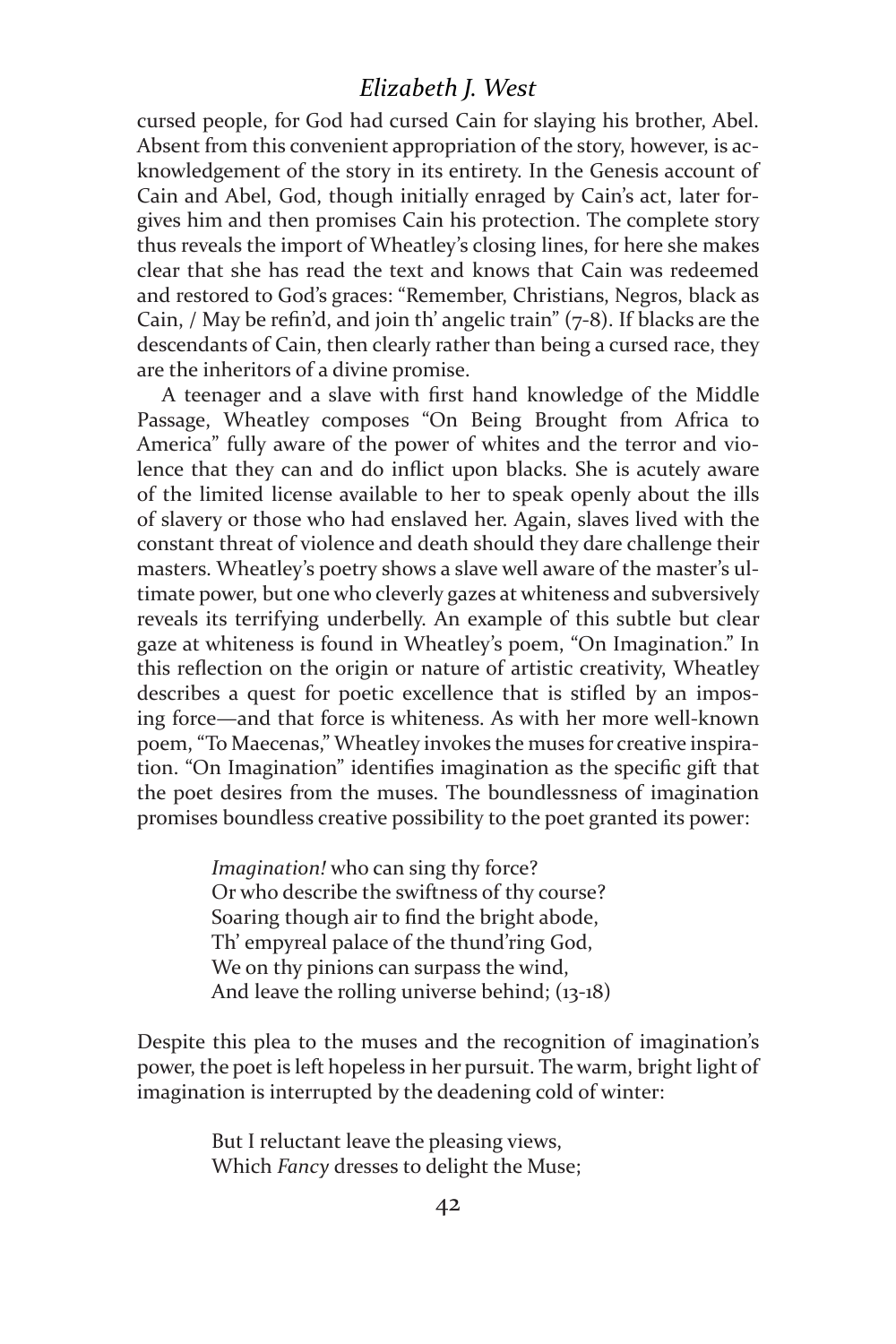*Winter* austere forbids me to aspire, And Northern tempests damp the rising fire; They chill the tides of *Fancy's* flowing sea, Cease then, my song, cease the unequal lay. (48-53)

Whiteness, symbolized in "Winter," and the "Northern tempests," halts the poet's aspirations. A threatening presence, whiteness ultimately stamps out the poetic fire and kills the poet's song.

The threatening image of whiteness underscored in Wheatley's eighteenth-century imagination presages a racialized imprint that will pervade black antebellum narratives. In a work that was probably the most celebrated nineteenth-century slave narrative, *Narrative of the Life of Frederick Douglass* (1845), Douglass reveals the arbitrary and ever-present threat of violence and abuse that white rule represented in black life. Whether it was the more unflappable Mr. Lloyd, the highly agitated Mr. Severe, or the proud underling Mr. Covey, white rule was synonymous with unchecked violence in this slave world. Similarly, in William Wells Brown's 1853 novel, *Clotel*, Brown depicts a white-ruled South that defied human reason and compassion. *Clotel* makes the case that worse than the threat of bodily harm, slaves lived with the constant threat of the master's power to disrupt and even destroy their families and communities.

While slave narratives offer views of slavery from those who had experienced its ills first hand, works by free Northern blacks represent an imprint of slavery and whiteness that crossed into the landscape of the free. These Northern black writers showed white terror extending beyond Southern borders into the supposed free Northern landscape. Symbolizing the evil of slavery and racism, the American South was presumed the location, and white Southerners the perpetrators of wrongs against blacks. The North was depicted as a haven for blacks, and white Northerners were deemed distinct from their slaveholding fellows of the South. This paradigm notwithstanding, however, Northern antebellum blacks faced violence and discrimination at the hands of white Northerners. The published narratives of ex-slaves were widely disseminated for abolitionist activism, and while these works consistently show the terrorizing nature of slavery and the slave master, Northern antebellum fiction, that is, works authored by free-born blacks of the North, more poignantly reveal the far-reaching impact of slavery on the black psyche. Although few in numbers, these texts reveal that though they are geographically removed from slavery, free-born Northern blacks, like their enslaved contemporaries, see whiteness as symbolic of terror.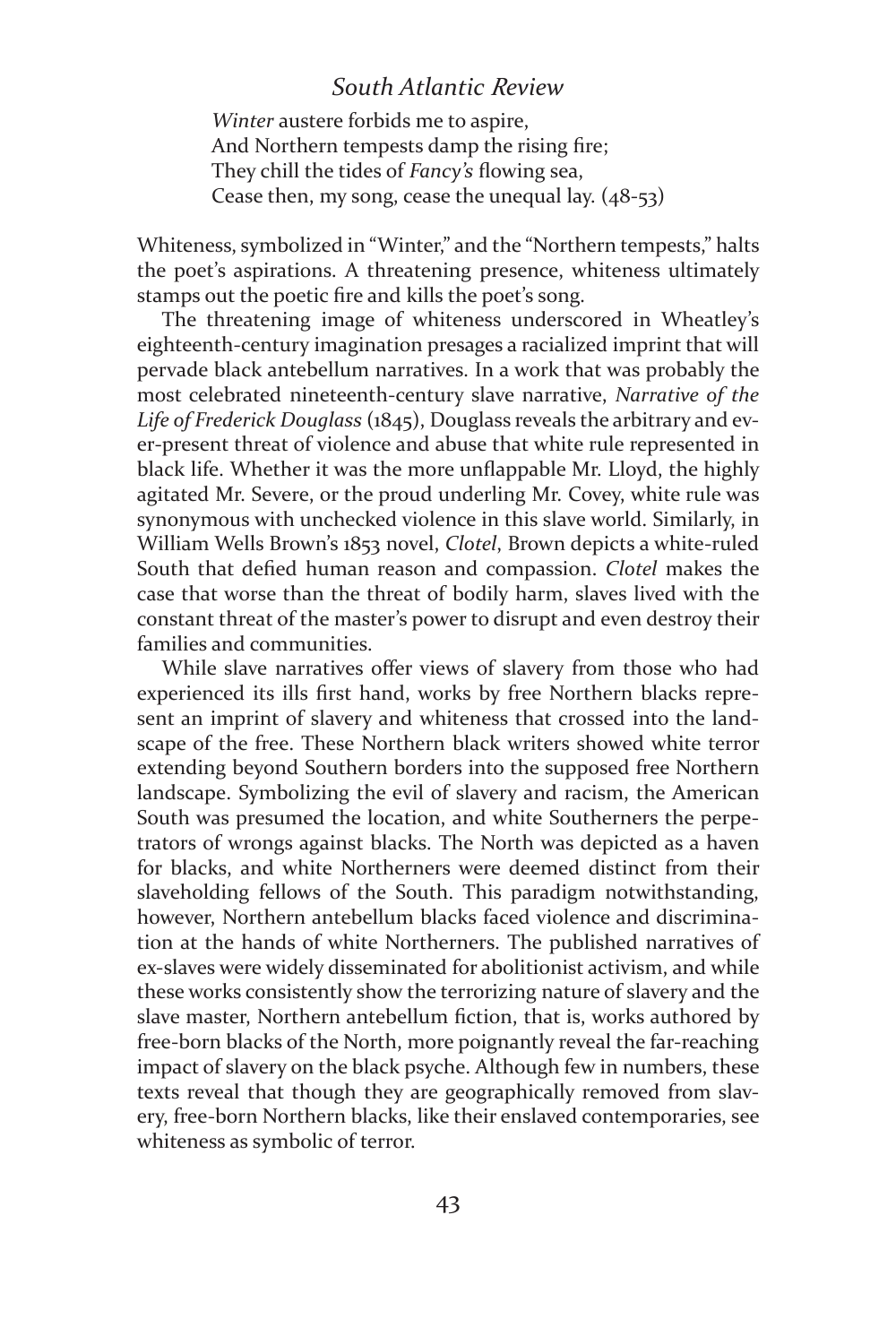This trans-geographical imprint of a looming and threatening white presence is poignantly illustrated in two mid-nineteenth century novels: Frank Webb's *The Garies and Their Friends* (1857), and Harriet E. Wilson's *Our Nig* (1859). These works unveil the North as anything but a haven for blacks: whites are at best indifferent to the plight of their fellow black citizens but more often complicit in the ongoing violence and discrimination enacted against blacks. While some of their Northern white characters sympathize with and even attempt to aid victimized blacks, Wilson and Webb paint these would-be benefactors as powerless. *The Garies* and *Our Nig* are early examples of Trudier Harris's emphasis on the South and whiteness as central tropes in the black literary imagination. Just as the contemporary black authors of Harris's study, Wilson and Webb—a century earlier—return to the South to wrestle with the matter of black suffering and subjugation. The South, its white inhabitants and its trans-geographical reach, serve as tropes of terror that pervade black life.

In her essay, "Capitalism, Black (Under) Development, and the Production of the African-American Novel in the 1850s," Carla Peterson underscores the significance of *The Garies* for its focus on the economic and social struggles of black Northerners (578). Peterson emphasizes the uniqueness of Webb's text as it takes readers beyond the South and the plantation in its depictions of black life. Without question, Webb's narrative turns our eyes Northward; however, the fate of the Garie family is rooted in slavery and the threat to black life inherent in this institution. Although he quickly shifts the setting to the North, Frank Webb begins *The Garies* in the South. The novel opens with the picture of the mixed race Garie family in their Southern antebellum household. Emily Garie, Mr. Garie's mulatto mistress (because Southern law prohibits marital union between blacks and whites), convinces her planter spouse to move the family North. Mr. Garie provides well for Emily and their two children; however, Emily realizes that they live under constant threat of the possibility that she and the children could be reduced to slavery. Emily Garie understands that the privileged life she knows could be disrupted and ended with an unforeseen turn of fortune for Mr. Garie. She explains this to Mr. Garie who, though caring and generous to his family, does not seem altogether clear on their precarious place in his life: "'I know you do not treat me or them as though we were slaves. But I cannot help feeling that we are such . . . If anything should happen that you should be taken away suddenly, think what would be our fate. Heirs would spring up from somewhere, and we might be sold and separated for ever<sup>""</sup>  $(53-54)$ . Through his position as white male plantation lord, Mr. Garie spares Emily and their offspring their designated position in Southern society, but Emily is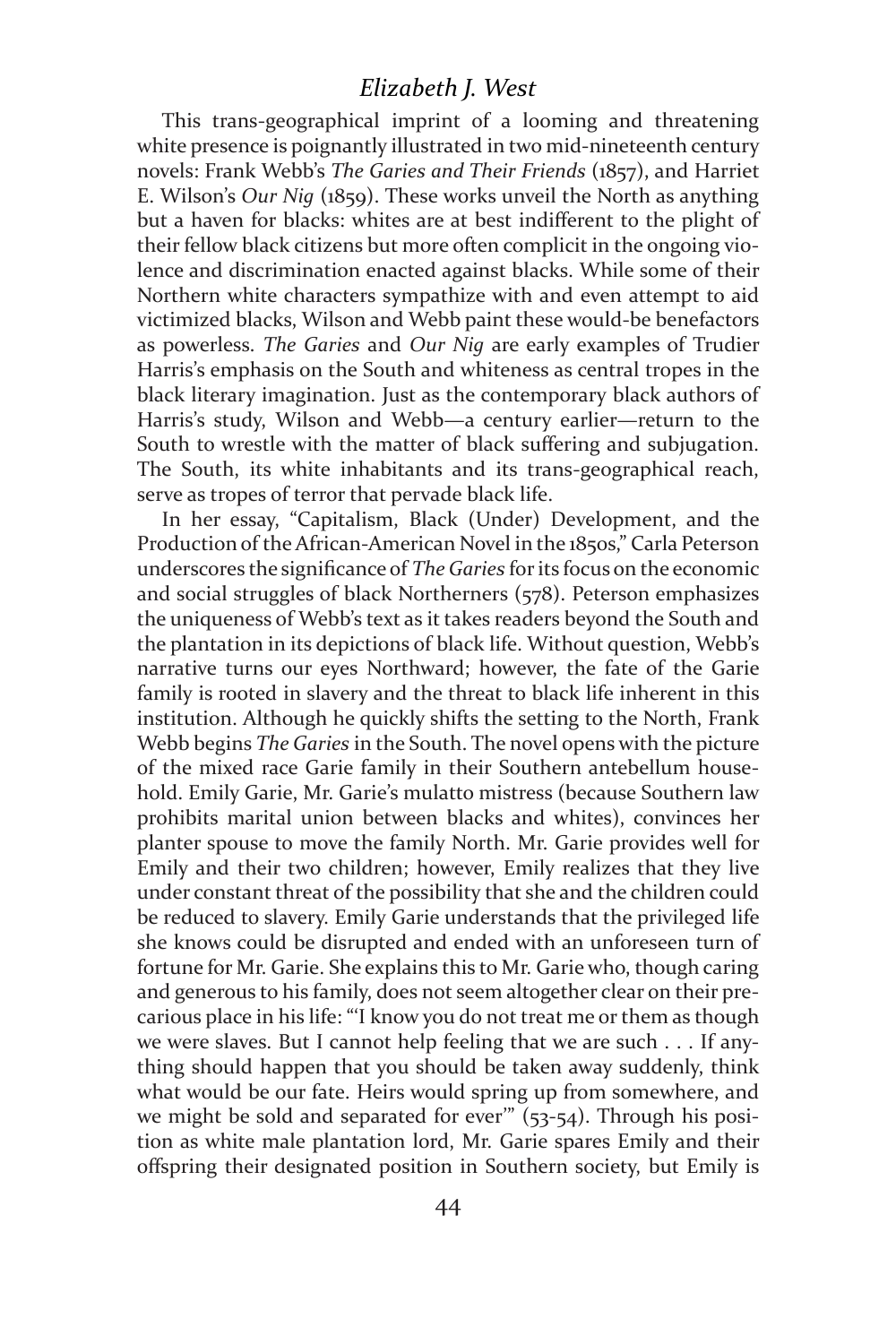clear about the horror that would be unleashed should she find herself in her Georgia home without Mr. Garie's protection.

Emily Garie's fear of the South, of indiscriminate and arbitrary white rule, precipitates the Garies' move North, to Philadelphia, where she and Mr. Garie can legally marry and presumably free their children from the racist dictates of Southern law and culture. In this presumed Northern haven, however, things quickly go awry: through a plot devised by Mr. Stevens, whose family relation to Mr. Garie is unknown to Garie, Mr. Garie and his wife are killed. Stevens sets in motion a mob of Irish immigrants who attack black residents as well as the Garies. This mob storms through the black neighborhood, waging war against local blacks and destroying their property. It is of course ironic that the Garies will perish in the very place that had seemed a refuge from the well-known dangers they faced in the South. Mr. Garie's status as wealthy, white male was not enough to counter his wife's or his children's black ancestry. His mixed race family reduces him to the scorn and violence that blacks all too often face. This is most dramatically illustrated when the drunken Irish mob arrive at his door during the riot. They greet Mr. Garie not as the white gentleman that he assumes his wealth and status should garner, but rather as one beneath even their impoverished and outsider status: "'You white livered Abolitionist, come out, damn you! We are going to give you a coat of tar and feathers, and your black wench nine-and-thirty'" (221).

The Garies meet their violent end far away from their Southern homeland; however, their fate has been determined by the arm of white Southern rule that extends well beyond Southern boundaries. Mr. Garie's villainous cousin, George Stevens, is the embodiment of this reach. Only after Mr. Garie becomes his Philadelphia neighbor does Stevens come to know Garie and learn that they are cousins. Having married a Northerner of inferior means and status, Stevens's mother was disinherited and her brother, Mr. Garie's father, became the sole heir of the Garie estate at their parent's death. Stevens is raised in the North, but he has direct familial ties to the South. He also carries within him a conviction for Southern racist codes of behavior and assumptions of white privilege. Moreover, Stevens's very physical countenance mirrors the portrait of the slave South as gazed through black/ slave eyes. Like the picture of the South that threatens Mrs. Garie's sense of security and well-being in the opening chapters of the novel, Mr. Stevens is the portrait of evil and greed, prepared to sacrifice others for his own desires. The narrator introduces Stevens as possessing a set of "cunning-looking grey eyes," and a face that transmitted an overall "sinister aspect" (124). In addition to his overall evil aspect, Stevens has a burning hatred for blacks, especially for those such as Mr. Walters,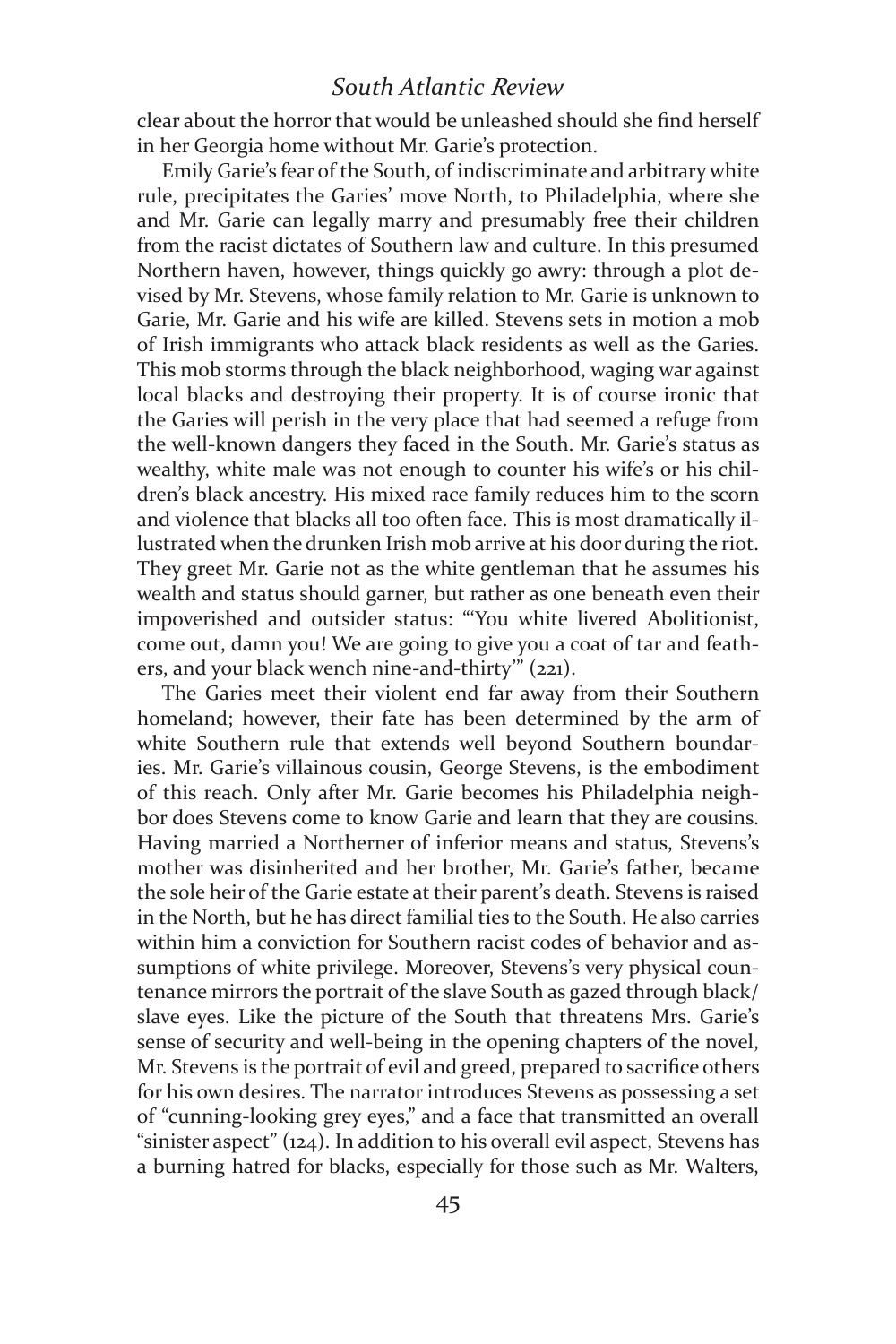"with his grand airs" (125). Just as Southern codes dictate black subservience, Stevens maintains whiteness as position of privilege and authority, and rejects any social expressions that suggest the equality of the races. This he makes clear when he learns that the biracial Garie children attend school with his children. He reports to Mrs. Stevens his outrage and his plan to rectify this breach of social law: "'I should compel the teacher to dismiss the Garies, or I should break up her school. Those children have no right to be there whatever. I don't care a straw how light their complexions are, they are niggers nevertheless, and ought to go to a nigger school'" (153). Stevens's rant sounds strikingly similar to that of the raging threats of mid-nineteenth century Southern politicians who declared that Southern states would separate from a union that dared to interfere with their right to maintain slavery.

Mr. Stevens represents the South, transplanted North: he embodies the terror of the white South waged against blacks. It is a terror rooted in hate, but equally rooted in greed. Slaves are terrorized to maintain them in a state of fear to control their labor, the foundation of wealth in the antebellum South. While Webb could have placed greater emphasis on blacks as victims in his novel, he seems more interested in emphasizing and critiquing the failings of his white characters. Webb's characterization of Stevens stands out in this regard. In his pursuit to acquire a section of profitable Philadelphia real estate—that happens to be owned by blacks—he devises a plan to instill fear in the blacks, thereby forcing them to sell out. He explains the strategy to Mr. Morton, his cohort: "if we can create a mob and direct it against them, they will be glad to leave that quarter, and remove further up into the city for security and protection" (166). Similarly, Mr. Stevens draws from Southern racial codes to disinherit the Garie children after Mr. Garie's death. Though sympathetic to their plight, the children's lawyer explains that with no will and Stevens the next of kin, "these children being the offspring of a slave-woman, cannot inherit, in this State (except under certain circumstances), the property of a white father" (253).<sup>5</sup> Stevens is the embodiment of terror: employing both violence and the law, he is able to take for himself the rightful possessions of the Garie offspring. Just like the plantation lords of the South, of which he is a descendant, Stevens comes into his wealth through terror and privilege at the expense of black life and rights.

Although the violence against the Garies occurs in the North, the long reach of Southern slavery and white terror fuels the demise of the Garie family North of the Mason-Dixon Line. The very horror that the Garie parents hoped to escape by leaving the South played out hundreds of miles North of their Georgia plantation home. The fate of the Garie family as well as the mob violence directed at black fami-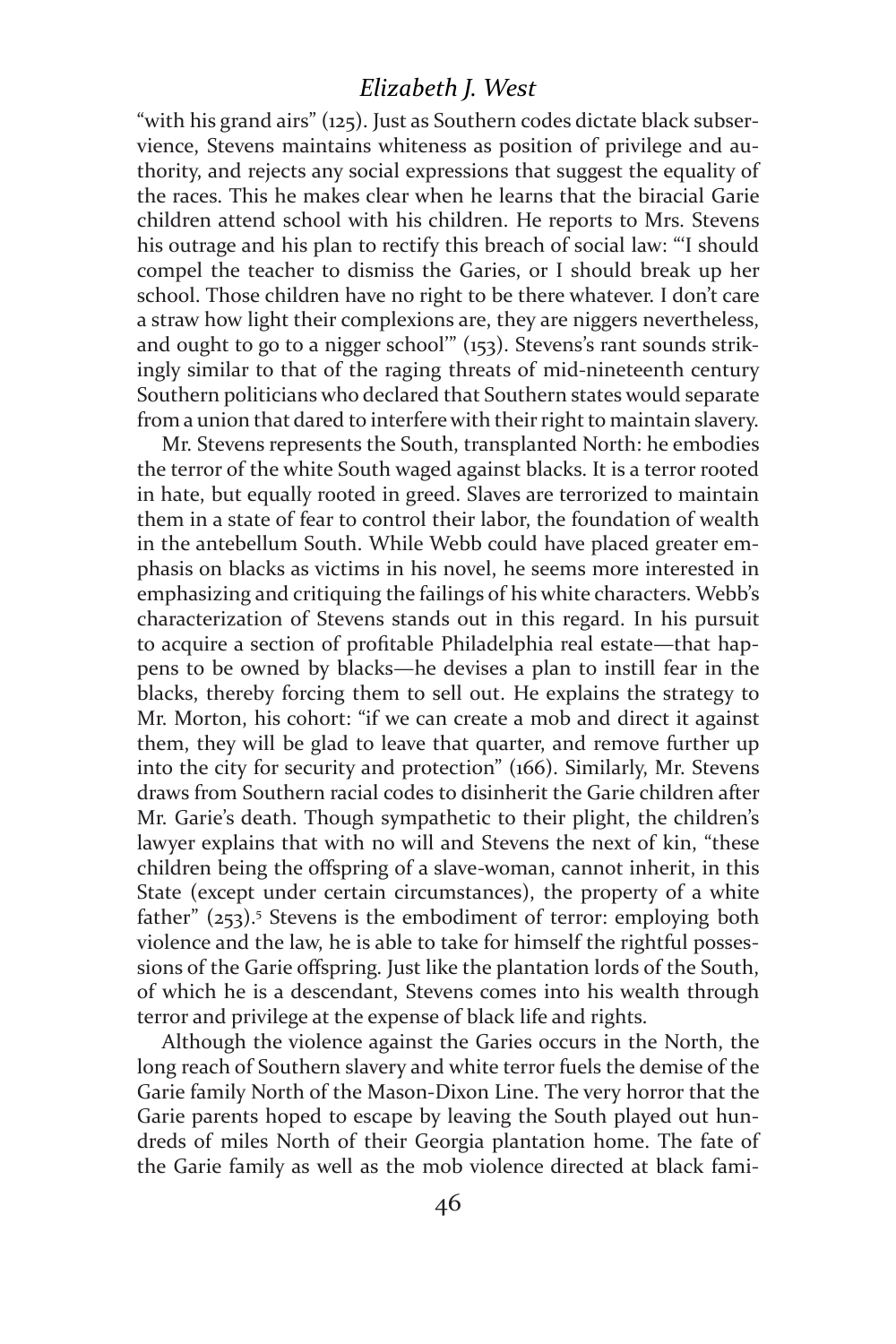lies in this Northern city, highlights a black racialized gaze that locates the South as the seed of white terror with branches shooting out well beyond the racist rule of Southern law and society. Webb is a Northern black author, but his fictional depiction of black life in the North originates in the South. The fortunes of his fictional free black Philadelphia community are shaped (or miss-shaped) by white Southerners in the North, particularly, Mr. Garie and Mr. Stevens, and a legacy of white violence and intimidation that is the foundation of Southern plantation culture.

While the setting for Harriet Wilson's 1859 novel, *Our Nig*, begins and remains in the North, Wilson's narrative is also framed by the ubiquitous effects of Southern slavery and white terror. Before readers enter this story of a mulatto girl made slave in a Northern, white, middle class household, the novel's title foretells the story of terror conveyed within. To begin, "Our Nig" immediately suggests a relationship of human subjugation or ownership—namely, slavery. The word, "nig," signifies black; the word, our, signifies ownership; the possessor of nig would thus be presumed white. With just those two words, readers are asked to visualize a relationship synonymous with slavery. The following subtitle section, "or, Sketches from the Life of a Free Black," further draws the connection to slavery. While the first two words of the title foretell a story of human subjugation, this subsequent subtitle reminds readers that while her story will read like a slave narrative, this is actually the narrative of a free black. The two subtitle sections that follow further signal the narrative's parallel to Southern slavery: "In A Two-Story White House, North. Showing that Slavery's Shadows Fall Even There." The irony of the ensuing narrative is thus revealed: the reader can expect to witness the unthinkable or unexpected. In the North, in a white house—a symbol of the American middle class working household and, of course, the nation's own white house—we will witness the story of a young girl who finds anything but democracy and fair wages. On the contrary, this white house will prove more reminiscent of the great plantation houses of the South where blacks are forced to labor for the benefit of plantation lords. Since its re-publication in 1983, the subversive nature of *Our Nig* has not gone unexamined. Scholars have noted the novel's critique of antebellum white Northern racism. While there is significant scholarship that underscores Wilson's keen fictionalized gaze of whiteness,<sup>6</sup> none explicitly considers the novel's reflection of a black historical gaze that aligns whiteness with terror.

*Our Nig* conveys the plight faced by many blacks in the antebellum North. While blacks may not be slaves in the mid-nineteenth century North, they find themselves living as second-class inhabitants. Wilson does not have at her disposal the twentieth and twenty-first century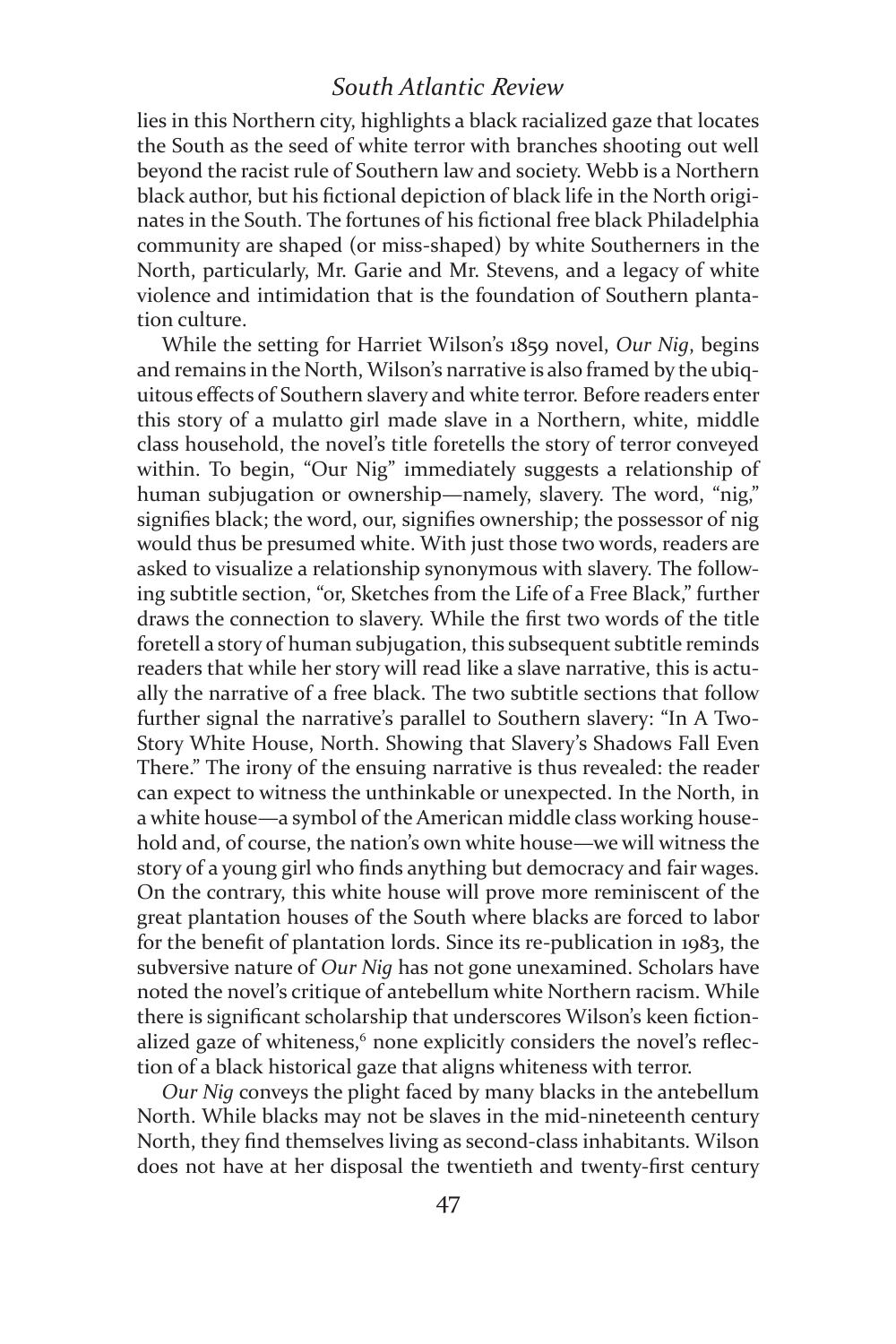terms that describe the legal, social and economic injustice commonplace in her time. Some nineteenth-century writers would refer to this treatment of blacks as representative of an American caste system or as simply America's hatred for blacks. These writers were describing what is today commonly referred to as racial discrimination or violation of civil rights. In 1850s America, the majority of blacks were slaves and slavery was deemed the system that deprived blacks of opportunities for prosperity and freedom; as such, most literary works that examined black life focused on slavery. Slavery was deemed the evil, and there was no regular or established vocabulary to describe the institutionalized sufferings of Northern blacks. It is this linguistic deficiency that leads Wilson to borrow slave narrative tropes to tell a story of Northern black struggle.

The novel begins not with the story of the black, mulatto heroine, but rather with her white mother. We meet Frado only after we have been introduced to her mother, Mag, and learn the story of betrayal that leaves her a social outcast. Mag has been deceived by one whose voice "seemed like an angel's," and she has not been the only victim of this demon disguised as angel (Wilson 6). Instead of the security and protection commonly offered defenseless heroines by chivalrous heroes of sentimental fiction, Mag meets with destitution. In a society where a woman's chastity is the capital with which she negotiates marriage and respectability, Mag surrenders her chastity to this fallen angel and is left to make her way in the world, with child. Although Mag is white, she is outcast and finds herself accepting a proposal of marriage from another social outcast—a black man. Frado is born out of this union; however, with Jim's death some years later, young Frado is thrown into a world of terror. Mag takes off in the hopes of finding a better life, leaving Frado to the care of a woman that she "had applied the epithet 'she-devil'" (Wilson 21-22). Much like the masquerading angel who precipitated Mag's fall, the she-devil, Mrs. Bellmont, is by sentimental conventions, an unlikely source of evil.

Mrs. Bellmont is the outward exemplum of sentimental womanhood: she is married to a man whose fortunes maintain her in the safe confines of domestic space. Mr. Bellmont provides the financial means to maintain the Bellmont household, and Mrs. Bellmont is the caretaker of the home. Though in the North, their home could be mistaken for a plantation estate of the South: they lived "in a large, old fashioned, two-story white house, environed by fruitful acres, and embellished by shrubbery and shade trees" (Wilson 21). Though in the North, Mrs. Bellmont's housekeeping is reminiscent of Southern plantation households that are maintained not through the labor of the mistress, but rather that of the slaves. She is not initially thrilled with having Frado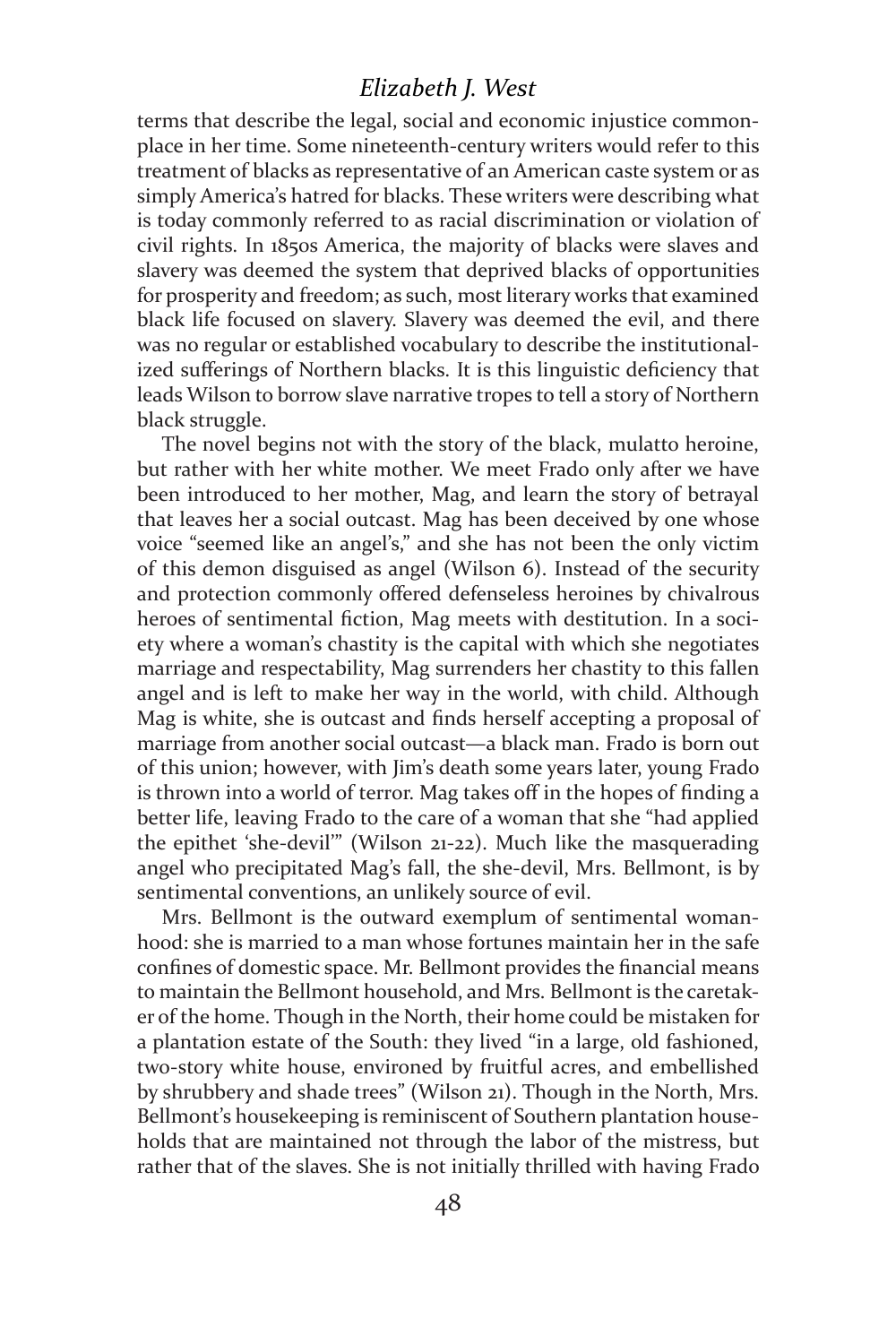dumped on her doorstep; however, as she considers how the young child might serve her, the prospect of her remaining sits well with Mrs. Bellmont. She explains to her family that she is not put off with Frado's race when she considers the benefit Frado might bring to her household: "'I don't mind the nigger in the child. I should like a dozen better than one . . . If I could make her do my work in a few years, I would keep her. I have so much trouble with girls I hire, I am almost persuaded if I have one to train up in my way from a child, I shall be able to keep them awhile'" (26). Mrs. Bellmont's description of Frado's potential usefulness could serve as a description of Southern slavery. Slavery in the Atlantic world was born out of white desire for wealth and leisure, and forced, free black labor was the answer. Plantation lords could free themselves of field and household labor with a sufficient force of slaves, and those born into slavery could be trained from childhood to serve their masters for years. This benefit of slavery is apparent to Mrs. Bellmont, and she feels no trepidations about making a young child her long-term personal servant.

Just as white terror precipitates the unfolding of Webb's plot, it similarly informs the outcome of Wilson's novel. Mrs. Bellmont and her daughter, Mary, are the incarnation of evil as white. It is Frado's fear of Mary and her mother that inform not only Frado's actions, but also her worldview. Frado scrutinizes prevailing paradigms of a white-black dichotomy that deems blackness synonymous with the undesirable or subhuman, and whiteness the signifier of goodness and desirability. Even as a child, Frado can discern the clear contradictions to suppositions that equate whiteness with goodness. Witnessing firsthand the unchecked violent authority unleashed by the white mistress of a middle class household in the free North, Frado understands that whiteness can be the embodiment of the more heinous and inhumane side of the human self. Mrs. Bellmont evokes fear that knows no pause, for there is no predictability to her tirades, especially with Frado as target: "No matter what occurred to ruffle her, or from what source provocation came, real or fancied, a few blows on Nig [Frado] seemed to relieve her of a portion of ill-will" (Wilson 41). For as much as it constitutes the violent act itself that often lacks predictability or reason, terror is also rooted in the threat of violence. Mrs. Bellmont's tirades against Frado are marked by this element of terrorism, and she anchors her verbal violence in Frado's blackness.

Accounts of the many floggings suffered by Frado at the hand of her mistress echo the slave narrative accounts of the brutal beatings unleashed by masters upon their slaves. In two well-known nineteenth-century slave narratives, Frederick Douglass's 1845 *Narrative* and Harriet Jacobs's 1861 *Incidents in the Life of a Slave Girl,* we find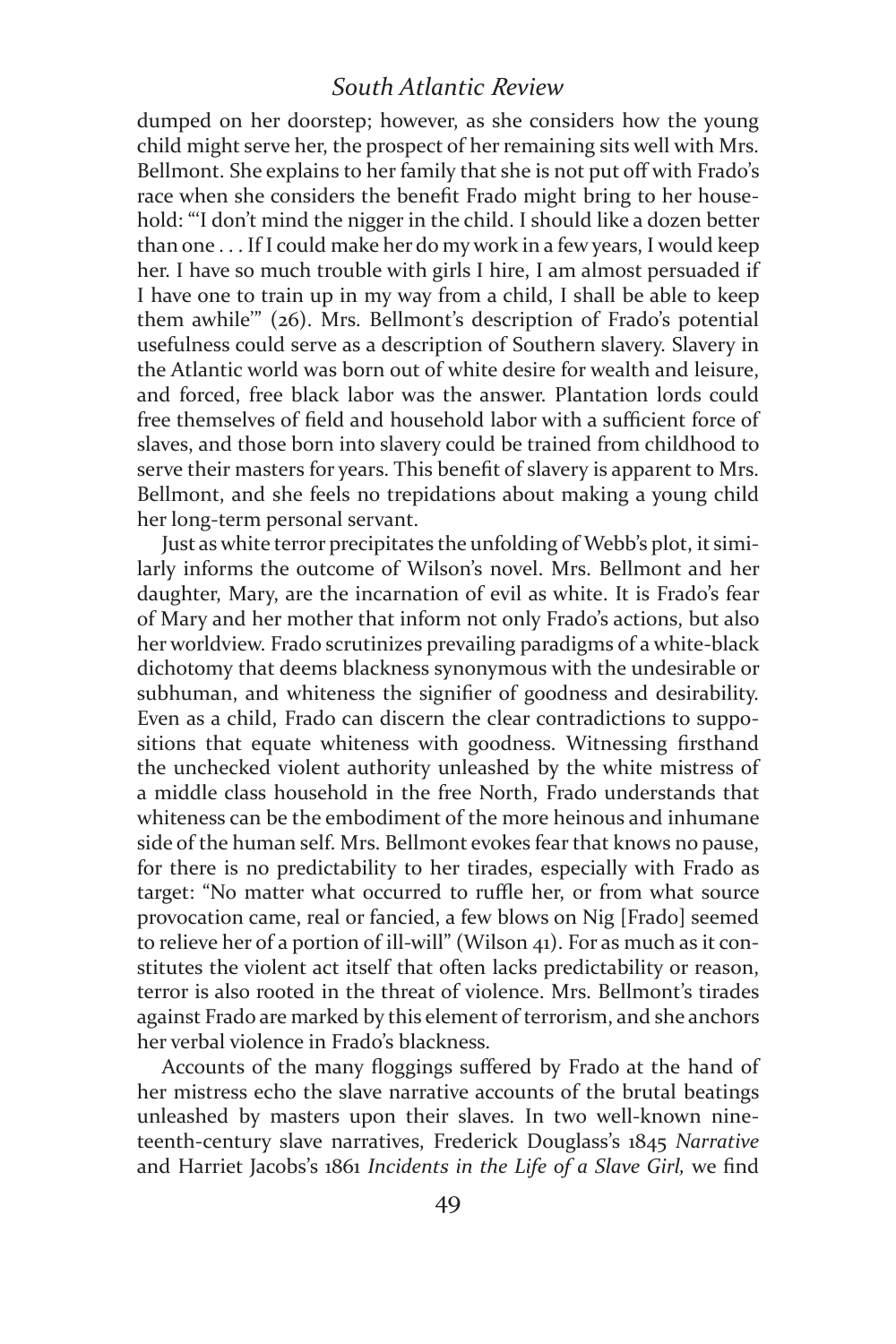countless recollections of brutal beatings. In his opening chapter, Douglass recalls the violence he witnessed at the hands of two masters and an overseer while he was yet a young boy. Of the beating meted out by Captain Anthony, Douglass recalls a scene so horrific that his own feeling was a mix of shock, pity, and fear: "I have often been awakened at the dawn of day by the most heart-rendering shrieks of an own aunt of mine, whom he used to tie up to a joist, and whip upon her naked back till she was literally covered with blood . . . The louder she screamed, the harder he whipped; and where the blood ran fastest, there he whipped longest . . . It was a most terrible spectacle" (51). Similarly, in her account of life as a slave, Harriet Jacobs recalls the abuses suffered by slaves under the authority of violent, avaricious, work-shy masters. None is as exemplary in this regard as Jacobs's mistress, Mrs. Flint, who bears a striking resemblance to Wilson's fictional villain, Mrs. Bellmont. Jacobs introduces Mrs. Flint with the following description: "Mrs. Flint, like many Southern women, was totally deficient in energy. She had not strength to superintend her household affairs; but her nerves were so strong, that she could sit in her easy chair and see a woman whipped, till the blood trickled from every stroke of the lash" (12). Just as the accounts of real life beatings in Jacobs's and Douglass's narratives, Wilson's fictional tale paints the stalking nature of whiteness. In a scene that calls to mind Jacobs's and Douglass's horrific tales of slave experience, Wilson's narrator describes a brutal beating suffered by Frado. After Mrs. Bellmont finds her seated in a chair, ill and not fit to work and daring to suggest that her work stoppage is due to illness, Mrs. Bellmont responds in a fit of violence: "she suddenly inflicted a blow which lay the tottering girl prostrate on the floor. Excited by so much indulgence of a dangerous passion, she seemed left to unrestrained malice; and snatching a towel, stuffed the mouth of the sufferer, and beat her cruelly" (82). While this scene clearly arouses sympathy for Frado, Wilson shrewdly gazes at whiteness through the depiction of Mrs. Bellmont. Frado is suffering, but what the narrator emphasizes here is Mrs. Bellmont's cruel, savage nature.7 Ultimately, we learn more about Mrs. Bellmont in this scene. Like masters on Southern plantations, she is unpredictably violent and ever a looming threat to her black servant.

Frado's submission to Mrs. Bellmont occurs not only because she fears Mrs. Bellmont's violent abuse, but as many slaves who contemplated escape, Frado fears that there is no refuge or escape from the master's reach. The institution of slavery was not maintained simply by the immediate threat of the master's violent hand. The longstanding survival of slaving was anchored in rhetoric as well. Slaves were told that they were an outcast race, that there was no place for them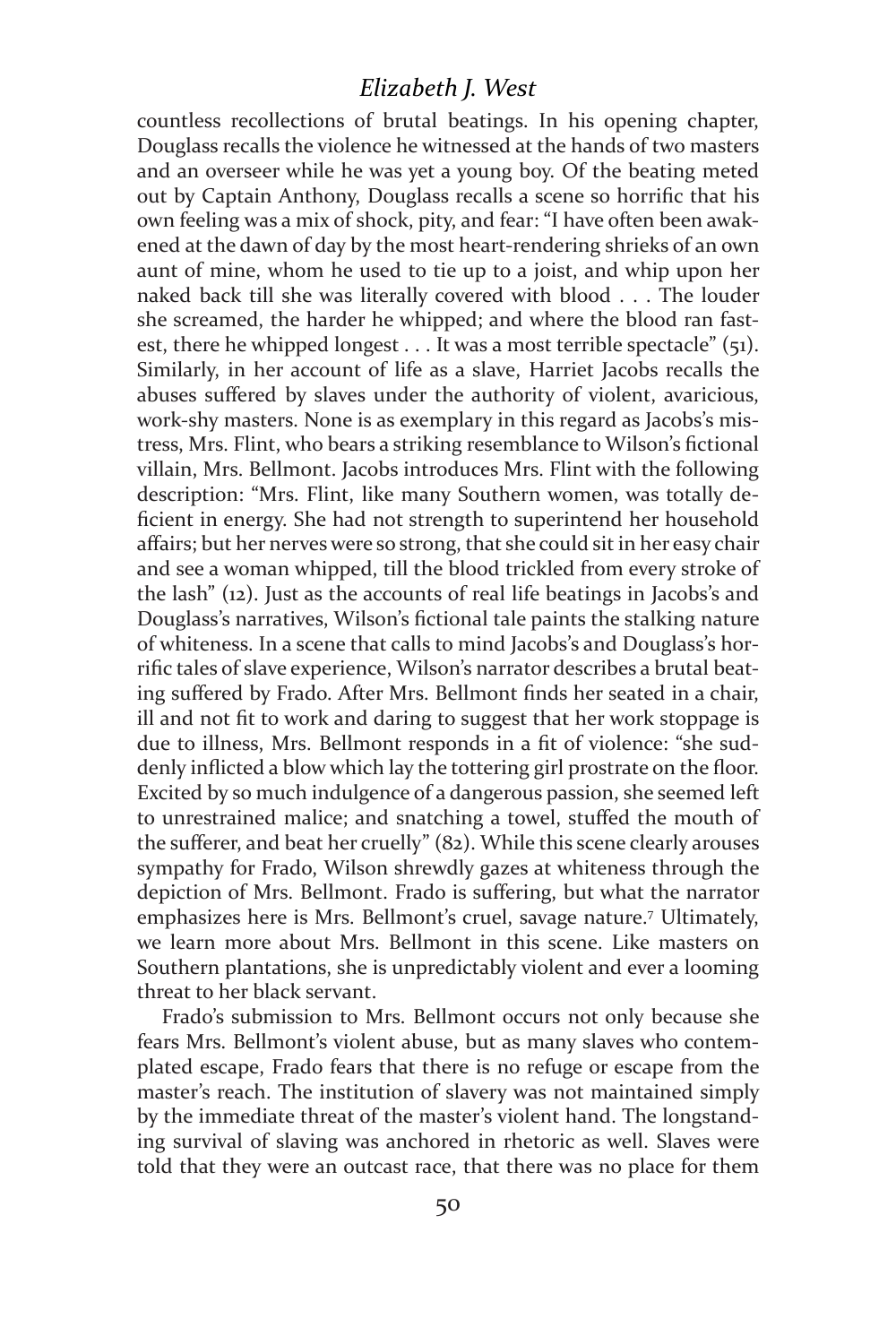in American society, and that society and laws were in place to protect the rights of masters regarding ownership of their slaves. Thus, when Frado considers running away from the Bellmont household and Mrs. Bellmont's reach, she is stifled by the prospect of destitution and a possible return to Mrs. Bellmont's clutches: "She determined to flee. But where? Who would take her? . . . She was black, no one would love her. She might have to return, and then she would be more in her mistress' power than ever" (Wilson 108). Ironically, Frado remains in a world of violence and abuse because outside that world, the threat of the same violence and abuse remains. Just as Frado cannot leave the Bellmont household and escape the reach of Mrs. Bellmont, the novel suggests then that slavery's shadows follow the slave even into the free North.

For Frank Webb's fictional black Northerners as well as Harriet Wilson's Frado, the imprint of slavery looms large. North of the Mason-Dixon Line, free blacks find their lives and their fortunes under constant threat. Without notice or provocation, whiteness can present itself in the form of terror, and the result can be catastrophic for blacks. In connection with the narratives of their Southern-born counterparts, these black authors reveal the far-reaching import of slaving in the African American literary imagination. Slavery's legacy has instilled in black writers a prototype of whiteness that calls for caution, suspicion, and fear. From African American works as early as Phillis Wheatley's poetry to those at the dawn of the twenty-first century, this prototype has survived over time and geographical boundaries. In both lived and literary spaces, whiteness in the black imagination continues to be shaped through memories of violence that are transferred to new generations. This reality is poignantly depicted in the 2013 image of the little 3-year-old black girl standing among Atlanta protesters, displaying a brief text that voices a long and troubling black gaze of whiteness: "YOU LOOK Suspicious!!"

#### Notes

1. Historians have arguably led the way in this regard. In his groundbreaking historical work, *From Slavery to Freedom*, first published in 1947, John Hope Franklin does not use the term terror to name the psychological and physical violence against slaves, but his accounts of the plantation system clearly depict what Harris and hooks point to as terror. In the essay, "To Make Them Stand in Fear" (*The Peculiar Institution* 1956), Kenneth Stamp recounts the historical employment of fear that maintained white rule in the antebellum South. Franklin and Stamp's works speak to white practices and discourses that maintained a prevailing atmosphere of fear among the enslaved. In later historical works such as Lawrence W. Levine's *Black Culture and Black Consciousness*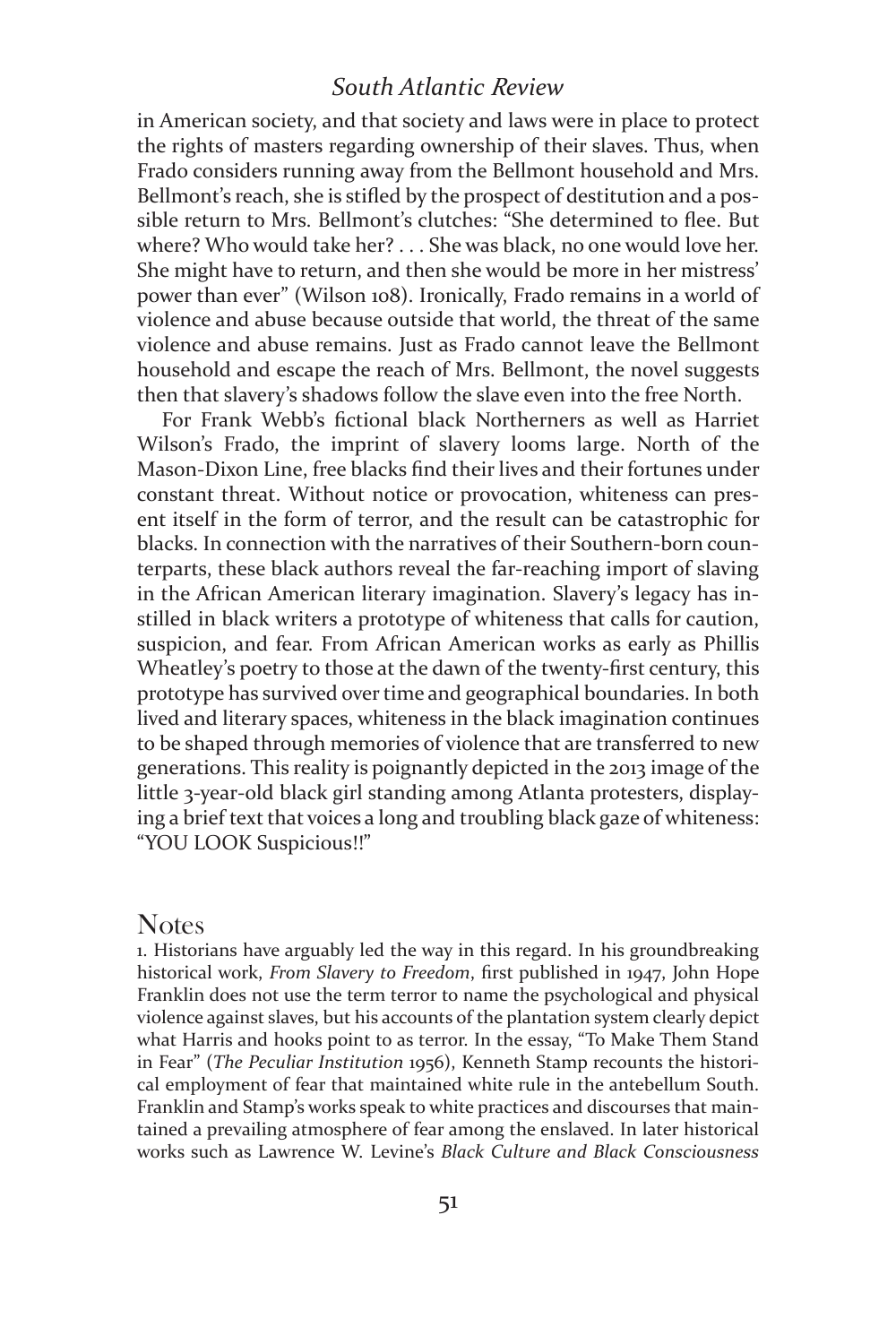(1977), however, we begin to consider the power of blacks to critically and actively gaze, define, judge, and even subvert whiteness.

2. In Chapter Two of *African Spirituality in Black Women's Fiction* (Lexington Books 2011), expanded from the 2007 essay, "Making the Awakening Hers: Phillis Wheatley and the Transposition of African Spirituality to Christian Religiosity," I address the importance of Wheatley's poetry as a literary cornerstone to the evolution of black women's fiction with respect to engaging African spiritual origins.

3. For a brief overview of the mixed historical interpretations of Wheatley's work, see Bly, Antonio T. "'By her unveil'd each horrid crime appears': Authorship, Text, and Subtext in Phillis Wheatley's Variants Poems." *Textual Cultures*, vol. 9, no.1, 2014, pp. 112-141.

4. Recent examples of this shift in scholarship on Wheatley's work include Will Harris's essay, "Phillis Wheatley's Muslim Connection," in which he makes the convincing case that Wheatley's spiritual worldview originates not in Christianity, but rather in Islam. In his 2008 monograph*, Phillis Wheatley's Poetics of Liberation: Background and Contexts*, John Shields traces the radical aura of Wheatley's poetry. In his 2011 monograph, *Phillis Wheatley: Biography of a Genius in Bondage*, Vincent Carretta rejects the historically simplistic reductions of Wheatley's work and shows the clever and informed mind behind the poetry that must be read through the poet's careful manipulation of multiple meanings.

5. In her 2009 article, "The Property of Blackness: The Legal Fiction of Frank J. Webb's *The Garies and Their Friends*," Elizabeth Stockton's focus is not explicitly the black gaze; however, as she examines how Webb's novel reflects the complicity of the law in the interest of slavery, she also illustrates the pervasiveness of white terror in black life. Paralleling the story of the fictional Garies with the real life account of George and Susan Stephens, Stockton poignantly illustrates the role of the legal system in maintaining the ever present threat of white rule over blacks—North and South of the Mason Dixon Line. As Stockton explains, though married and living in the North, George and Susan are separated as she is remanded to her former master who travels North and successfully petitions the court for the return of his "property" (16).

6. Among works that consider Wilson's and/or Frado's power to critique whiteness, Elizabeth Breau's article, "Identifying Satire: *Our Nig*" (1993), examines Wilson's use of satire to effect this end. Elizabeth J. West's 1999 article, "Reworking the Conversion Narrative: Race and Christianity in *Our Nig*" (1999), considers Wilson's critique of Christianity as a concomitant critique of whiteness. In "Harriet Wilson's *Our Nig*: A Look at the Historical Significance of a Novel that Exposes a Century's Worth of Hypocritical Ideology" (2010), Lisa Elwood Farber focuses on Wilson's indictment of white Northern racism. H. Jordan Landry's article, "Bringing Down the House: The Trickster's Signifying on Victimization in Harriet E. Wilson's *Our Nig*" (2013), examines Wilson's critical gaze through the prism of the African American trickster figure.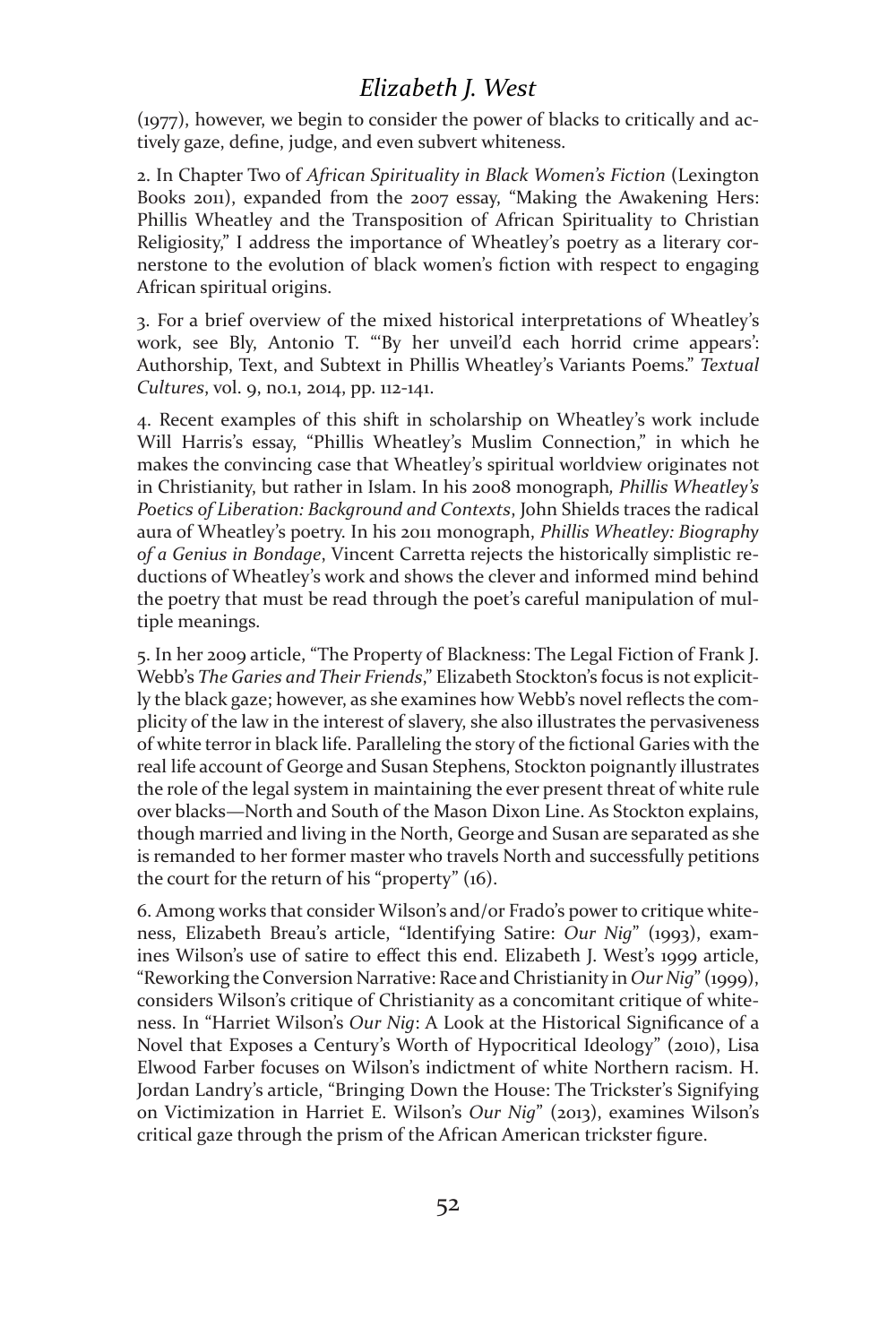7. See Landry, Jordan H. "Bringing Down the House: The Trickster's Signifying on Victimization in Harriet E. Wilson's *Our Nig.*" *Callaloo*, vol. 36, no. 2, Spring 2013, pp. 410-460. Landry offers a detailed examination of how the novel subverts conventional tropes of black female victimization and counters with a narrative of black female agency.

#### Works Cited

- Douglass, Frederick. *Narrative of the Life of Frederick Douglass, an American Slave*. edited by Houston A. Baker, Jr., Penguin Press, 1986.
- Feeney, Lauren. "Trayvon Martin Protests in Picture." *Moyers & Company*. David Goldman/AP photo. July 13, 2013. billmoyers.com/2013/07/15/trayvon-martin-protests-in-pictures/. Accessed May 13, 2017.
- Franklin, John Hope. *From Slavery to Freedom*. Knopf, 1967.
- Harris, Trudier. *The Scary Mason-Dixon Line: African American Writers and the South*. LSU Press, 2009.
- hooks, bell. *Black Looks: Race and Representation.* South End Press, 1992.
- Jacobs, Harriet. *Incidents in the Life of a Slave Girl*, edited by Jean Fagan Yellin, Harvard UP, 1987.
- Jefferson, Thomas. "Query 14." *Notes on the State of Virginia*, edited by William Peden, UNC Press, 1982.
- Morrison, Toni. *Playing in the Dark: Whiteness and the Literary Imagination*. Vintage Books, 1990.
- Peterson, Carla L. "Capitalism, Black (Under) Development, and the Production of the African-American Novel in the 1850s." *American Literary History,* vol. 4, no. 4, Winter 1992, pp. 559-583.
- Turner, James. "Introduction." *David Walker's Appeal*. Black Classic Press, 1993.
- Webb, Frank. *The Garies and Their Friends*, edited by Robert Reid-Pharr. John Hopkins Press, 1997.
- Wheatley, Phillis. *The Collected Works of Phillis Wheatley*, edited by John C. Shields, Oxford UP, 1988.
- Wilson, Harriet E. *Our Nig*. 2nd ed. Vintage Books, 1983.

#### About the Author

Professor of English at Georgia State University, Elizabeth J. West focuses on spirituality and gender in African Diaspora Literatures of the Americas. She co-edits the Roman & Littlefield book series, *Black Diasporic Worlds: Origins and Evolutions from New World Slaving.* She is author of *African Spirituality in Black Women's Fiction* (2011) and coeditor of *Literary Expressions of African Spirituality* (2013). Her works can be found in scholarly anthologies and journals such as *MELUS*, *Amerikastudien*, *CLAJ, PALARA, JCCH*, *Womanist*, *Black Magnolias*, and *South Central Review*. Email: ewest@gsu.edu.